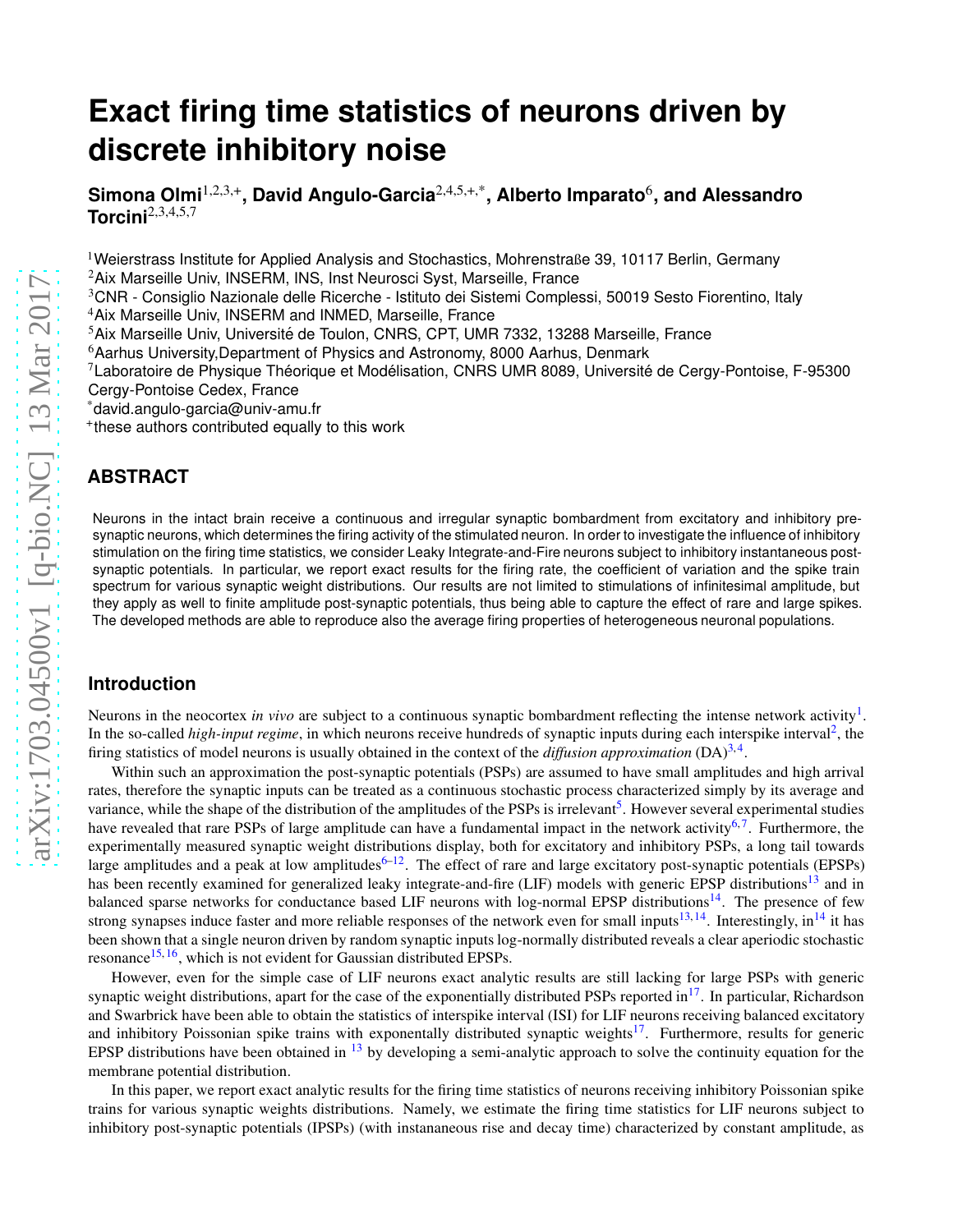well as for uniform and truncated Gaussian IPSP distributions. Furthermore, we apply the developed formalism to sparse inhibitory networks with heterogeneous neuronal properties.

## **Models and Methods**

#### **Model and population-based formalism**

We will consider the firing statistics of a LIF neuron  $^{18,19}$  $^{18,19}$  $^{18,19}$  $^{18,19}$  subject to a constant external DC current  $\mu_0$  and to a synaptic drive  $I(t)$ , in this case the dynamical evolution of the membrane potential  $\nu$  is given by the following equation

<span id="page-1-1"></span><span id="page-1-0"></span>
$$
\frac{dv}{dt} = -\frac{v - \mu_0}{\tau} + I(t) \tag{1}
$$

where  $\tau = 20$  ms is the membrane time constant. The neuron fires whenever the membrane potential reaches the threshold value  $v_{th} = 10$  mV, afterwards the potential is reset to the value  $v_{re} = 5$  mV. The synaptic current  $I(t)$  accounts for the linear superposition of the instantaneous excitatory and inhibitory PSPs and it can be written as

$$
I(t) = \sum_{\{t_e\}} a_e \delta(t - t_e) + \sum_{\{t_i\}} a_i \delta(t - t_i) , \qquad (2)
$$

where  $a_x$  denote the amplitudes of EPSPs  $x = e$  ( $a_e > 0$ ) and IPSPs  $x = i$  ( $a_i < 0$ ), while the variables  $t_x$  represent their respective arrival times, which are assumed to be Poissonian distributed with rates  $R<sub>x</sub>$ . Eqs. [\(1\)](#page-1-0) and [\(2\)](#page-1-1) are equivalent to the Stein's model<sup>[20](#page-16-15)</sup> with pulse amplitudes randomly drawn from distributions  $A_x(a)$ . his model, despite its extreme simplicity, has been shown to be able to provide optimal predictions for the average firing rates and spike times of cortical neurons $^{21,22}$  $^{21,22}$  $^{21,22}$  $^{21,22}$ .

The aim of this paper is to provide exact analytic expressions for the first two moments of the stationary firing statistics, namely the average firing rate  $r_0$  and the associated coefficient of variation CV, as well as for the spike-train spectrum (STS)  $\hat{C}(\omega)^{23}$  $\hat{C}(\omega)^{23}$  $\hat{C}(\omega)^{23}$ . To obtain such results we follow the approach developed in<sup>[17](#page-16-12)</sup>, in particular within a population-based formalism we introduce the probability density  $P(v,t)$  of the membrane potentials together with the associated flux  $J(v,t)$ . The continuity equation relating these two quantities can be written as:

<span id="page-1-4"></span>
$$
\frac{\partial P}{\partial t} + \frac{\partial J}{\partial v} = r(t) \left[ \delta(v - v_{re}) - \delta(v - v_{th}) \right] + \delta(t) \delta(v - v_{re}) \,. \tag{3}
$$

On the r.h.s. of the above equation are reported the sink (source) term for the neuronal population associated to the membrane threshold (reset), with  $r(t)$  being the instantaneous firing rate of the population. The last term on the r.h.s. takes into account the initial distribution of the membrane potentials, which are assumed to be all equal to the reset value at  $t = 0^{24}$  $t = 0^{24}$  $t = 0^{24}$ .

The flux  $J(v,t)$  can be decomposed in three terms as follows

$$
J = -\left(\frac{v - \mu_0}{\tau}\right)P + J_e + J_i ; \tag{4}
$$

where the first term on the r.h.s is the average drift, while  $J_e$  ( $J_i$ ) represents the excitatory (inhibitory) fluxes originating from the Poissonian synaptic drives. The fluxes can be written as a convolution of the distribution of the membrane potentials with the synaptic amplitude distribution, namely

$$
J_x = R_x \int_{-\infty}^v dw \ P(w,t) \int_{v-w}^\infty da \ A_x(a) \ . \tag{5}
$$

The previous set of equations is complemented by the following boundary conditions:

$$
J_e(v_{th},t) = r(t), \quad J_i(v_{th},t) = 0, \quad P(v_{th},t) = 0;
$$
\n(6)

and by the requirement that the membrane potential distribution is properly normalized at any time, i.e

<span id="page-1-3"></span><span id="page-1-2"></span>
$$
\int_{-\infty}^{v_{th}} P(v,t) dv = 1.
$$

#### **Analytical method to obtain the exact firing time statistics**

The estimation of the firing statistics for a LIF neuron subject to shot noise has proven to be a problem analytically hard to solve<sup>[25,](#page-16-20)[26](#page-17-0)</sup>. The reason is related to the overshoots over the threshold  $v_{th}$  induced by the finite amplitude of the PSPs, which renders difficult the estimation of the membrane potential distribution. However, it is well known that one of the few cases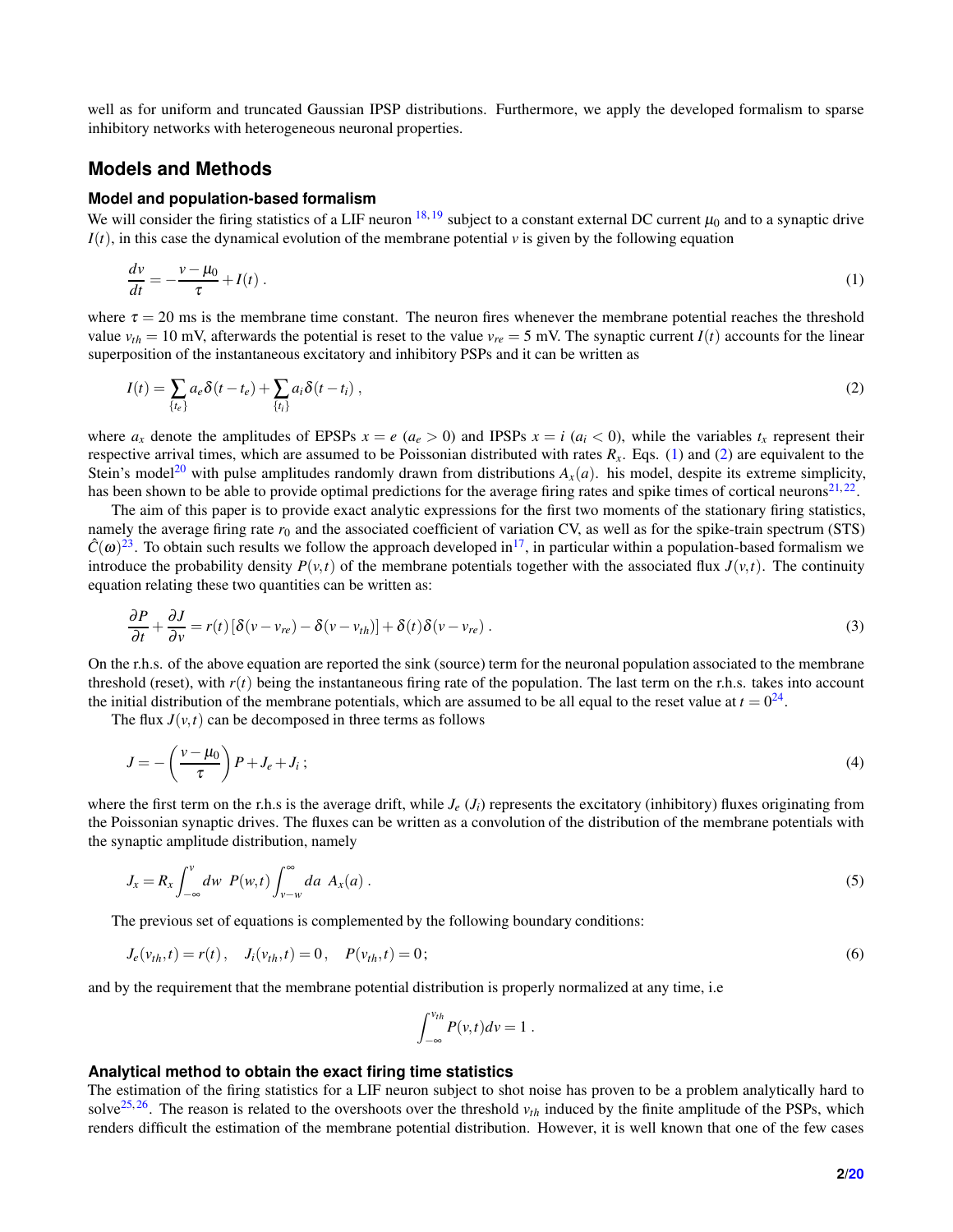in which the first passage time problem can be solved, is represented by exponentially distributed PSP weights, thanks to the memory-less property associated with exponential distributions<sup>[27](#page-17-1)</sup>. Richardson and Swarbrick<sup>[17](#page-16-12)</sup> made use of this unique property to derive the exact solution of the firing rate for the case in which both inhibitory and excitatory kick amplitudes are exponentially distributed. The fact that the only boundary relevant for the first passage time is  $v_{th}$ , and considering that no trajectory can cross it from above, implies that inhibitory kicks do not contribute to the overshoot and therefore no restriction over the distribution of their amplitudes should be in principle imposed in order to obtain an analytic solution of the problem.

In the following, using the Laplace transform method, we will derive the analytic expressions for the firing rates, the coefficient of variation and for the spike-train spectrum for various distributions  $A_i(a)$  of the inhibitory amplitudes. For what concerns the excitatory synaptic input, we will limit our investigation to two analytic solvable cases: namely, to exponentially distributed synaptic weights, where  $A_e = \Theta(a) \exp(-a/a_e)/a_e$ , and to constant excitatory synaptic drive, encompassed in an external DC current  $\mu_0 > v_{th}$ .

Let us first consider the excitatory term for exponentially distributed *ae*, in this case the integral equation for the excitatory flux Eq.  $(5)$  can be rewritten in a differential form as

<span id="page-2-0"></span>
$$
\frac{\partial J_e}{\partial v} + \frac{J_e}{a_e} = R_e P(v, t) - r(t) \delta(v - v_{th}), \qquad (7)
$$

where the last term on the r.h.s. of the above equation accounts for the absorbing boundary condition at threshold. The bidirectional Laplace transform (from now on only Laplace transform)  $\tilde{f}(s) = \int_{-\infty}^{\infty} e^{sv} f(v) dv$  of Eq. [\(7\)](#page-2-0) can be written as a combination of linear functions in  $\tilde{P}(s,t)$  and  $r(t)$ , namely

$$
\tilde{J}_e(s,t) = \tilde{P}(s,t)Q_e(s) - r(t)S_e(s) \tag{8}
$$

For the particular case of the exponentially distributed EPSP amplitudes

$$
Q_e(s) = \frac{R_e}{1 - sa_e} \qquad S_e(s) = \frac{e^{sv_{th}}}{1 - sa_e} \,. \tag{9}
$$

Whenever the excitatory input is simply given by the DC current  $\mu_0$ , we will assume  $J_e = Q_e = S_e = 0$  and apply the same formulation that we will expose in the following.

For the distribution of inhibitory amplitudes, the only restriction that we will impose is that, one should be able to write the Laplace transform of the inhibitory flux as a linear function of the probability density function, namely  $\tilde{J}_i(s,t) = \tilde{P}(s,t)Q_i(s)$ .

#### *Steady State Firing Rate*

Under the above assumptions, we can estimate the Laplace transform of the sub-threshold voltage distribution  $Z_0 \equiv Z_0(s)$ , which corresponds to the generating function for the sub-threshold voltage moments. Therefore,  $Z_0$  can be estimated as the Laplace transform of  $P(v,t)$  when  $v_{th} \to \infty$ , implying also that  $J = r(t) = 0$ . In particular, by taking the Laplace transform of Eq. [\(4\)](#page-1-3) together with the assumption that  $J = 0$ , we obtain

<span id="page-2-1"></span>
$$
\frac{dZ_0}{ds} = \tau \left( \frac{\mu_0}{\tau} Z_0 + \tilde{J}_e + \tilde{J}_i \right) ; \tag{10}
$$

where we set  $Z_0 = \tilde{P}$ .

Since  $\tilde{J}_e$  and  $\tilde{J}_i$  are linear in  $\tilde{P}$ , we can rewrite Eq. [\(10\)](#page-2-1) and solve it as:

<span id="page-2-2"></span>
$$
\frac{1}{Z_0}\frac{dZ_0}{ds} = \tau\left(\frac{\mu_0}{\tau} + Q_e + Q_i\right),\tag{11}
$$

$$
Z_0 = H_e \exp\left(\mu_0 s + \tau \int_0^s ds \mathcal{Q}_i\right), \qquad (12)
$$

where the excitatory contribution is encompassed in the term

$$
H_e = \begin{cases} (1 - sa_e)^{-\tau R_e} & \text{for } A_e(a) = \Theta(a) \exp(-a/a_e) / a_e \\ 1 & \text{for DC current} \end{cases}
$$
(13)

Once we have calculated the generating function, we can solve the stationary case corresponding to ∂*P*/∂*t* = 0, performing the Laplace transform of the continuity equation  $(3)$ , which reads as

<span id="page-2-3"></span>
$$
\frac{d\tilde{P}_0}{ds} = \tilde{P}_0 \tau \left(\frac{\mu_0}{\tau} + Q_e + Q_i\right) - \frac{r_0}{s} \left(e^{s v_{re}} - e^{s v_{th}} + s S_e\right) \,. \tag{14}
$$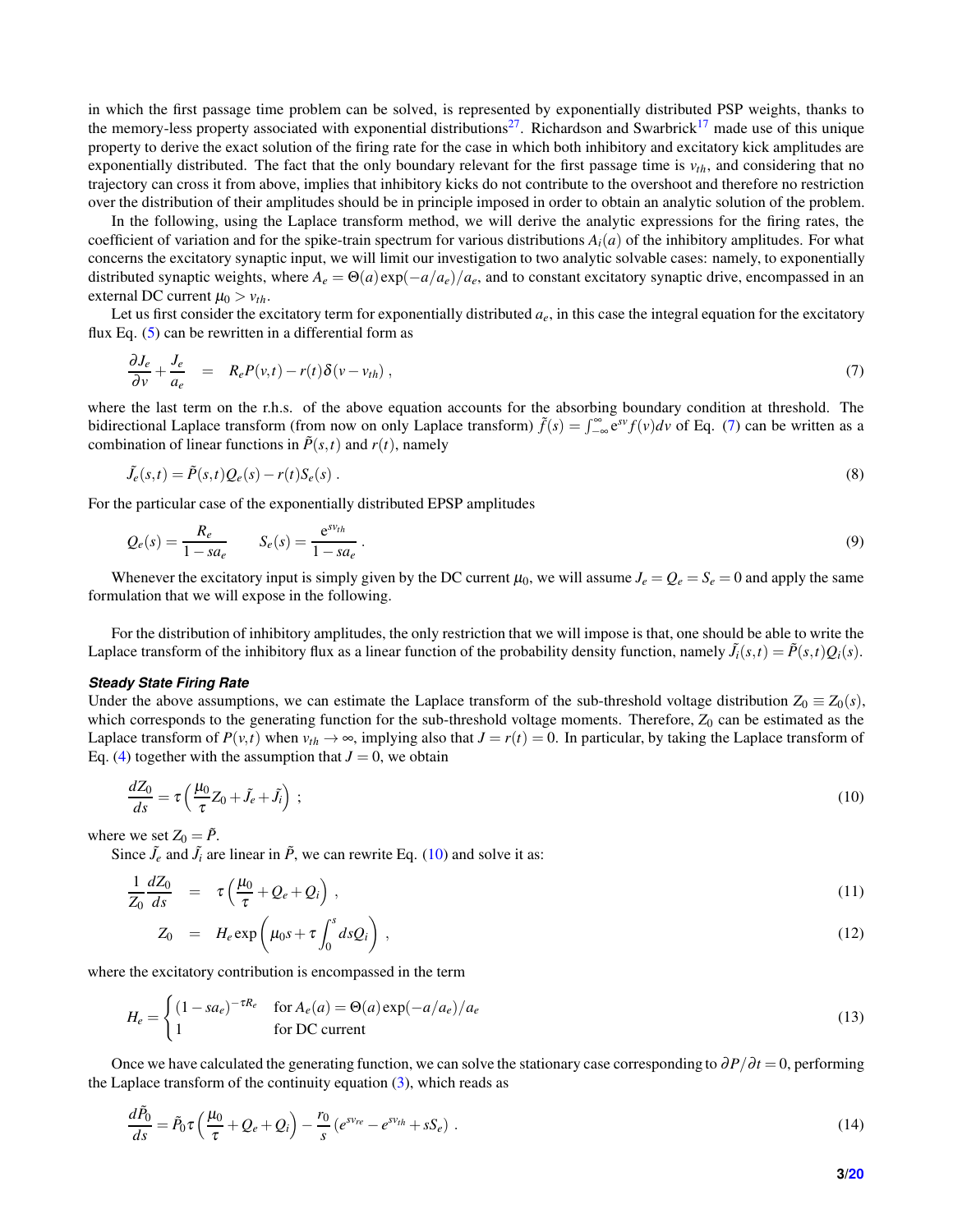In our notation, the variables with a zero subscript denote stationary quantities. As expected, for  $r_0=0$  the function  $\tilde P_0$  satisfies Eq.  $(11)$ , therefore we can rewrite the previous equation as

<span id="page-3-0"></span>
$$
\frac{1}{Z_0}\frac{d\tilde{P}}{ds} = \frac{\tilde{P}}{Z_0^2}\frac{dZ_0}{ds} - \tau \frac{r_0}{sZ_0}F(s) \,. \tag{15}
$$

where we have indicated with  $F(s)$  the function multiplying the term  $r_0/s$  in the r.h.s of Eq. [\(14\)](#page-2-3). The straightforward solution of Eq.  $(15)$  is

$$
\frac{\tilde{P}(s)}{Z_0(s)} = \tau r_0 \int_s^{\bar{x}} \frac{dc}{cZ_0(c)} F(c) + \frac{\tilde{P}(\bar{x})}{Z_0(\bar{x})} . \tag{16}
$$

Notice that, although we have derived an expression for  $Z_0$ , we have no knowledge of the functional form of  $\tilde{P}$ . Whenever it is possible to identify an integration limit  $\bar{x}$ , where the term  $1/Z_0(\bar{x})$  vanishes, the following exact analytic expression for the stationary firing rate can be obtained

<span id="page-3-4"></span>
$$
\frac{1}{\tau r_0} = \int_0^{\bar{x}} \frac{dc}{cZ_0(c)} F(c) , \qquad (17)
$$

where we have made use of the normalization condition of the probability densities, i.e.  $\tilde{P}_0(0) = Z_0(0) = 1$ .

Our analysis is limited to the two previously reported types of excitatory drive, because in these two cases an integration limit  $\bar{x}$ , where  $Z_0^{-1}(\bar{x}) = 0$ , can be easily found to be

<span id="page-3-1"></span>
$$
\bar{x} = \begin{cases} 1/a_e & \text{for } H_e = (1 - sa_e)^{-\tau R_e} \\ \infty & \text{for } H_e = 1 \end{cases}
$$
 (18)

It should be remarked that in presence of both sources of excitatory drive, the integration limit can still be identified whenever  $\mu_0 < v_{th}$  and it corresponds to the first one in [\(18\)](#page-3-1), while we have been unable to solve the case when both, the excitatory drift and the excitatory spike train, can lead the neuron to fire (see conclusions section for a discussion of this point).

#### *First and Second Moment of the First Passage Time Distribution*

<span id="page-3-2"></span>Let us now focus on the time dependent evolution of the continuity equation, in this case, the equation can be solved by performing the Fourier transform in time and the Laplace transform in the membrane potential of Eq. [\(3\)](#page-1-4) and [\(4\)](#page-1-3). Namely, we obtain

$$
\frac{d\hat{P}(s,\omega)}{ds} - \tau \left(\frac{\mu}{\tau} + Q_e + Q_i - \frac{i\omega}{s}\right) \hat{P}(s,\omega) = -\frac{\hat{P}(\omega)}{s} F(s) + \frac{e^{sv_{re}}}{s};
$$
\n(19)

where  $\hat{f}(s, \omega) = \int_{-\infty}^{\infty} e^{-2\pi i \omega t} dt \int_{-\infty}^{\infty} e^{sv} f(v, t) dv$ , and  $\hat{\rho}(\omega)$  is the Fourier transform of the spike-triggered rate. Dividing both sides by  $Z_0$  and integrating the functions over the interval  $s = [0, \bar{x}]$ , the l.h.s of Eq. [\(19\)](#page-3-2) vanishes and an analytic expression for  $\hat{\rho}(\omega)$  can be obtained, namely

<span id="page-3-3"></span>
$$
\hat{\rho}(\omega) = \frac{\int_0^{\bar{x}} ds s^{i\omega \tau} \frac{d}{ds} A(s)}{\int_0^{\bar{x}} ds s^{i\omega \tau} \frac{d}{ds} B(s)}; \tag{20}
$$

where

$$
A(s) = \frac{e^{s v_{re}}}{Z_0}; \qquad B(s) = \frac{F(s)}{Z_0} \,. \tag{21}
$$

Equation [\(20\)](#page-3-3) diverges exactly at  $\omega \equiv 0$ , and in that case it should be complemented with the expression  $\hat{\rho}(\omega = 0) = r_0 \pi \delta(\omega)$ . The spike-triggered rate (also called the conditional firing rate) provides all the information on the spike train statistics. For instance, the spike train spectrum  $\hat{C}(\omega)$ , which is the Fourier transform of the auto-correlation function of the spike train, is related to the spike triggered rate via the formula  $\hat{C}(\omega) = r_0[1 + 2\text{Re}(\hat{\rho}(\omega))]^{23}$  $\hat{C}(\omega) = r_0[1 + 2\text{Re}(\hat{\rho}(\omega))]^{23}$  $\hat{C}(\omega) = r_0[1 + 2\text{Re}(\hat{\rho}(\omega))]^{23}$ .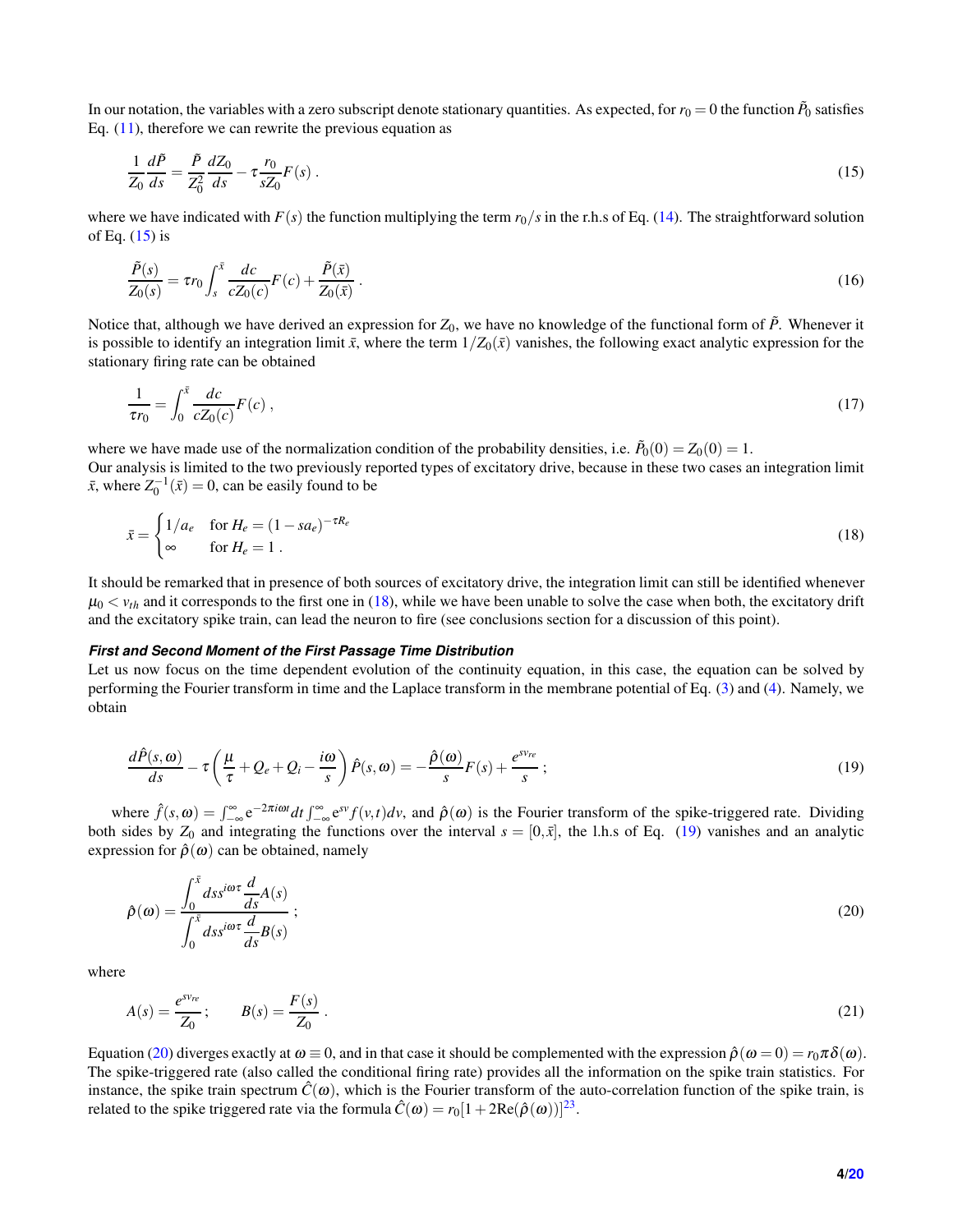Moreover,  $\hat{C}(\omega)$  and  $\hat{\rho}(\omega)$  are also related with the Fourier transform of the first-passage time density  $\hat{q}(\omega)$  as follows:

<span id="page-4-2"></span>
$$
\hat{q}(\boldsymbol{\omega}) = \frac{\hat{\rho}(\boldsymbol{\omega})}{1 + \hat{\rho}(\boldsymbol{\omega})}; \quad \hat{C}(\boldsymbol{\omega}) = r_0 \frac{1 - |\hat{q}(\boldsymbol{\omega})|^2}{(1 - \hat{q}(\boldsymbol{\omega}))^2} + 2\pi r_0^2 \delta(\boldsymbol{\omega}), \tag{22}
$$

where  $\lim_{\omega \to 0} \hat{C}(\omega) = r_0$  and  $\lim_{\omega \to \infty} \hat{C}(\omega) = CV^2 r_0^{28}$  $\lim_{\omega \to \infty} \hat{C}(\omega) = CV^2 r_0^{28}$  $\lim_{\omega \to \infty} \hat{C}(\omega) = CV^2 r_0^{28}$ .

Therefore the *n*−*th* moment of the first passage time distribution is given by

<span id="page-4-0"></span>
$$
\frac{\partial^n \hat{q}}{\partial \omega^n}|_{\omega=0} = (-i)^n \langle t^n \rangle \,. \tag{23}
$$

For the estimation of the first two moments it is sufficient to expand to the second order in  $\omega$  the terms entering in Eq. [\(20\)](#page-3-3), in particular  $s^{i\omega\tau} \approx 1 + i\tau\omega\log(s) - \frac{1}{2}(\omega\tau\log s)^2 + \mathcal{O}(\omega^3)$ . Finally,  $\hat{\rho}(\omega)$  can be approximated as a polynomial in  $\omega$ , that reads as

$$
\hat{\rho}(\omega) \approx \frac{n_0 + n_1 \omega + n_2 \omega^2}{d_0 + d_1 \omega + d_2 \omega^2} \quad ; \tag{24}
$$

where  $n_0 = -1$ ,  $d_1 = i/r_0$ ,  $d_0 = 0$  and

$$
n_1 = i \int_0^{\bar{x}} ds \log s \frac{d}{ds} A(s) \quad d_2 = \int_0^{\bar{x}} ds \frac{\log s}{s} B(s) \,. \tag{25}
$$

It is worth to notice that, despite the expansion is limited to the second order, the solutions for the first and second moments are exact since terms of higher order disappear when evaluated at  $\omega = 0$ .

From the expression [\(23\)](#page-4-0) it is easy to verify that the first and second moments of the first passage time distribution are given by

<span id="page-4-1"></span>
$$
\langle t \rangle = -id_1 = 1/r_0 \quad \langle t^2 \rangle = 2 \frac{d_1^2 - d_2 n_0 + d_1 n_1}{n_0^2} \quad ; \tag{26}
$$

and from these it is straightforward to estimate the coefficient of variation CV of the ISI, namely

<span id="page-4-3"></span>
$$
CV = \frac{\sqrt{\langle t \rangle^2 - \langle t^2 \rangle}}{\langle t \rangle}.
$$
\n(27)

As can be seen by this general solution, the two relevant quantities that define uniquely the stationary firing statistics are the functions  $Z_0(s)$  and  $F(s)$  defined in the Laplace space, where  $F(s)$  depends only on the considered excitatory drive, while  $Z_0(s)$  on the whole sub-threshold input.

#### *Explicit expressions of Z*<sup>0</sup> *for selected distributions*

In this manuscript, we focus on the exact solutions for four relevant types of distributions of the inhibitory synaptic weights  $A_i(a)$ : namely, exponential (ED),  $\delta$  (DD), uniform (UD) and truncated Gaussian distribution (TGD). The exact expressions for  $Z_0(s)$  for each of these four cases are reported in the following, together with the average and variance of the corresponding distributions *Ai*(*a*).

*Exponential Distribution (ED):* In this case the synaptic weight distribution is of the form:

$$
A_i(a) = -\frac{\Theta(-a)}{a_i} e^{-a/a_i} \,. \tag{28}
$$

For this distribution, the equations for the inhibitory flux (Eq. [\(5\)](#page-1-2)) can be rewritten in a differential form analogous to Eq. [\(7\)](#page-2-0), namely

$$
\frac{\partial J_i}{\partial v} + \frac{J_i}{a_i} = R_i P(v, t) \tag{29}
$$

where the term accounting for the absorbing boundary is not present since we are considering the inhibitory shot noise.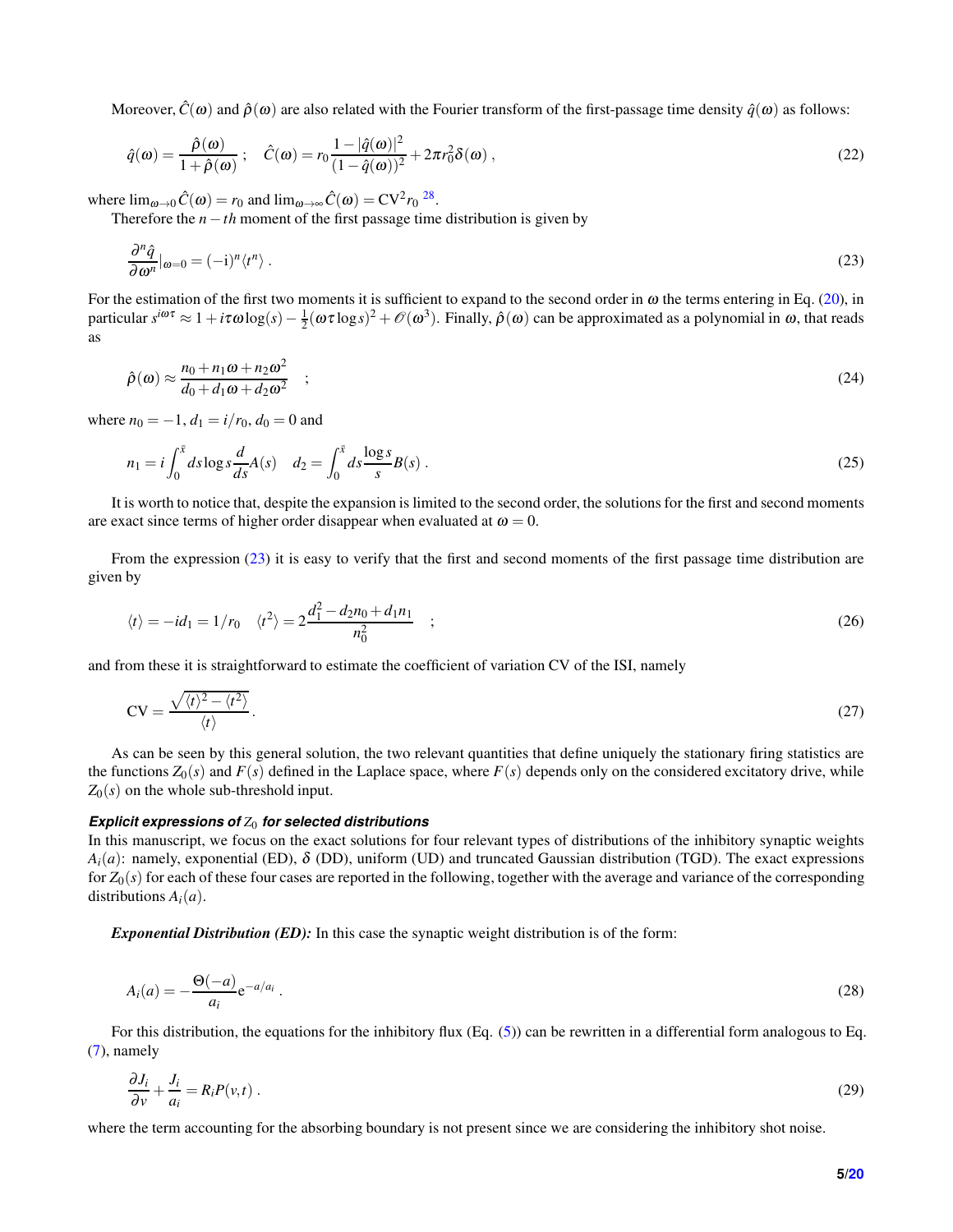The Laplace transform of this equation reads as

$$
\tilde{J}_i = \frac{R_i}{1 - sa_i} \tilde{P} \,. \tag{30}
$$

For this choice of distribution, it is possible to obtain an explicit expression for the generating function the sub-threshold voltage moments, namely

$$
Z_0(s) = H_e \frac{e^{\mu_0 s}}{(1 - s a_i)^{R_i \tau}}.
$$
\n
$$
(31)
$$

The mean and variance due to the distribution of the inhibitory synaptic weights for the exponential case are  $\langle a_i \rangle = a_i$  and  $var[a_i] = a_i^2$ ; while the absolute value of the skewness is two.

<sup>δ</sup> *Distribution (DD):* In the case in which the inhibitory population delivers spikes with a constant amplitude *a<sup>i</sup>* , the distribution becomes simply a  $\delta$ -function:

$$
A_i(a) = \delta(a - a_i). \tag{32}
$$

In this case the equation for the inhibitory flux becomes the following

$$
\frac{\partial J_i}{\partial v} = R_i \left[ P(v, t) - P(v - a_i, t) \right]. \tag{33}
$$

and the associate Laplace transform reads as

$$
\tilde{J}_i = -R_i \tilde{P} \frac{(1 - e^{sa_i})}{s} \tag{34}
$$

For this simple distribution the generating function  $Z_0$  reads as:

$$
Z_0(s) = H_e \frac{\exp(\mu_0 s + \tau R_i E_I(a_i s))}{C_0 s^{\tau R_i}} \tag{35}
$$

where  $E_I(y) = \int_y^\infty dy e^y/y$  is the exponential integral and  $C_0$  accounts for the normalization condition requiring that  $Z_0(0) = 1$ and its explicit expression is

$$
C_0 = \exp(\tau R_i(\Gamma + \log|a_i|)), \qquad (36)
$$

where  $\Gamma \approx 0.577731$  is the Euler-Mascheroni constant.

For this distribution the mean and variance of the inhibitory process are simply  $\langle a_i \rangle = a_i$  and  $var[a_i] = 0$ , and also the skewness is zero.

*Uniform Distribution (UD):* For uniformly distributed synaptic weights with support  $[l_1 \, l_2]$ , we can express the UD as follows

$$
A_i(a) = \frac{\Theta(a - l_1) - \Theta(a - l_2)}{l_2 - l_1} \,. \tag{37}
$$

The variation of the flux respect to the potential is given by:

$$
\frac{\partial J_i}{\partial v} = \frac{R_i}{l_2 - l_1} \int_{-\infty}^{v} dw P(w, t) \left[ (v - w - l_2) \Theta(v - w - l_2) - (v - w - l_1) \Theta(v - w - l_1) \right] \tag{38}
$$

and the corresponding Laplace transform reads as

$$
\tilde{J}_i = -\tilde{P} \frac{R_i}{l_2 - l_1} \left[ \frac{e^{l_1 s}}{s^2} - \frac{e^{l_2 s}}{s^2} + \frac{l_2 - l_1}{s} \right].
$$
\n(39)

**6[/20](#page-19-0)**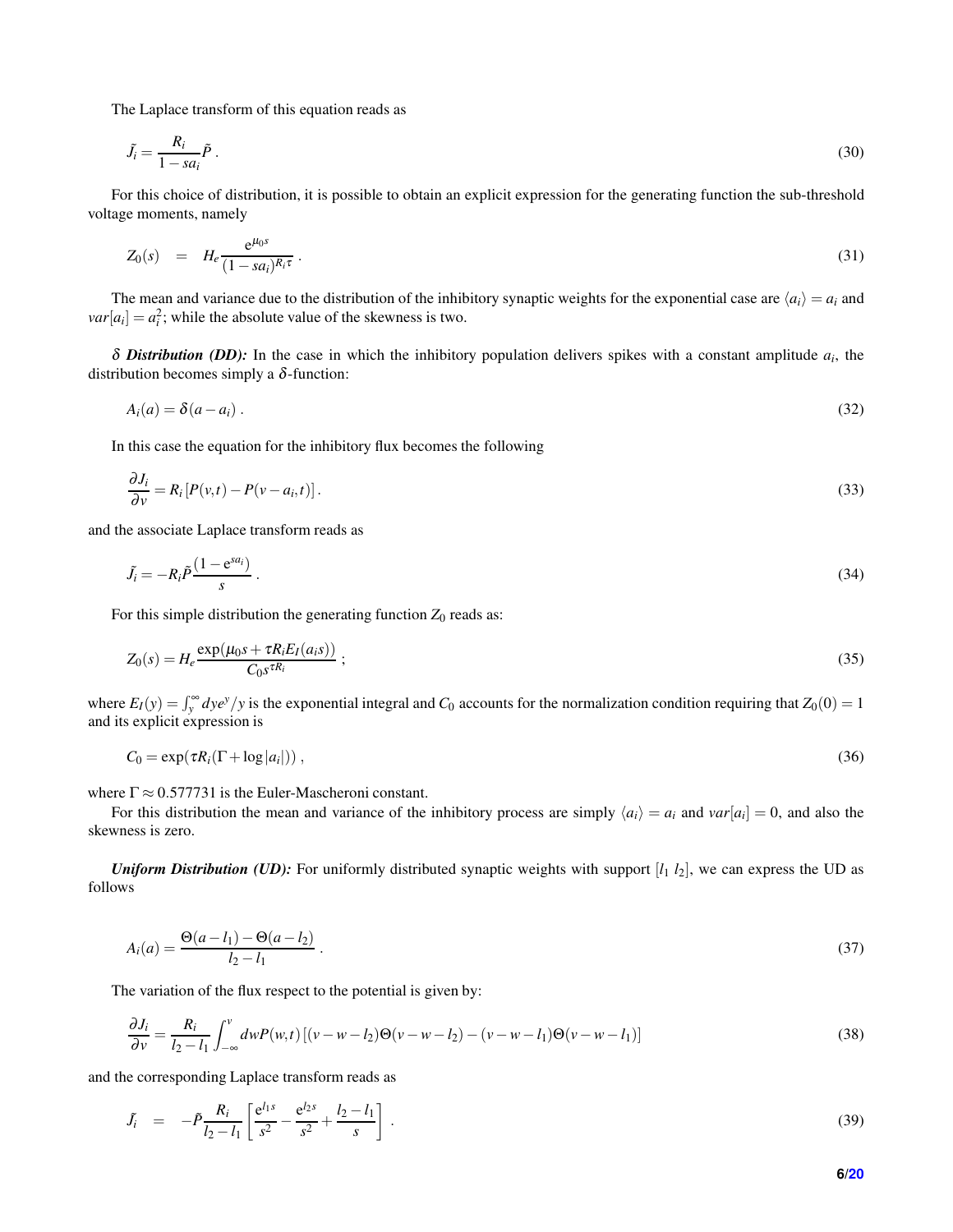This leads to the generating function together with the normalization constant:

$$
Z_0(s) = H_e \frac{\exp\left(\mu_0 s + \frac{\tau R_i}{l_2 - l_1} \left(l_2 E_I(l_2 s) - l_1 E_I(l_1 s) + \frac{e^{l_1 s}}{s} - \frac{e^{l_2 s}}{s}\right)\right)}{C_0 s^{\tau R_i}}
$$
(40)

$$
C_0 = \exp\left(\frac{\tau R_i}{l_2 - l_1} (l_1 (1 - \Gamma - \log|l_1|) - l_2 (1 - \Gamma - \log|l_2|))\right)
$$
\n(41)

The mean and variance of the inhibitory shot noise are  $\langle a_i \rangle = (l_2 + l_1)/2$  and  $var[a_i] = (l_2 - l_1)^2/12$ , respectively; while the skewness is zero.

*Truncated Gaussian Distribution (TGD):* A biologically relevant distribution is the Gaussian distribution<sup>[38](#page-17-3)</sup>, which is peaked at  $a_p$  and with a standard deviation equal to  $\sigma_G$ . For notation simplicity we write the Gaussian distribution as

$$
\phi(y) = \frac{1}{\sqrt{2\pi}\sigma_G} \exp\left(-\frac{(y - a_p)^2}{2\sigma_G^2}\right) \,. \tag{42}
$$

Since we are only interested in the inhibitory kicks, we truncate the original distribution and we impose the support  $(-\infty, 0]$ . The distribution of the synaptic weights can be written as

$$
A_i(a) = \frac{\Theta(-a)\phi(a)}{\Phi(0)} \tag{43}
$$

 $\Phi(0)$  is the cumulative distribution of the normal distribution evaluated at the upper limit of the support according to the equation

$$
\Phi(y) = \frac{1}{2} \left( 1 + \text{erf}\left(\frac{y - a_p}{\sigma_G \sqrt{2}}\right) \right) \,. \tag{44}
$$

The flux of inhibitory probability takes the form

$$
\frac{\partial J_i}{\partial v} = \frac{R_i}{\Phi(0)} \left( \Phi(0) P(v, t) + \int_{-\infty}^v dw P(w, t) \phi(v - w) \Theta(v - w) \right). \tag{45}
$$

The corresponding Laplace transform is:

<span id="page-6-0"></span>
$$
\tilde{J}_i = -\tilde{P}\frac{R_i}{\Phi(0)s} \left(\Phi(0) - \frac{1}{2}\text{erfc}\left(\frac{s\sigma_G^2 + a_p}{\sqrt{2}\sigma_G}\right) e^{s(s\sigma_G^2 + 2a_p)/2}\right)
$$
\n(46)

The complicated expression appearing in Eq.  $(46)$  does not allow us to obtain the explicit expression for  $Z_0$ . However it is easy to integrate numerically Eq. [\(12\)](#page-2-2) once we know  $\tilde{J}_i$ . When dealing with a width of the Gaussian distribution  $\sigma_G > 1$ , the exponential term in Eq. [\(46\)](#page-6-0) can grow very rapidly while the complementary error function tends to 0, generating numerical problems due to machine precision, specially in the evaluation of the terms *s* > 1. In such cases one can use the first order expansion of the complementary error function: erfc(*y*)  $\approx$  exp( $-y^2$ )/ $\sqrt{\pi}y$  when *y* >> 1 and Eq. [\(46\)](#page-6-0) can be simplified in such cases to:

$$
\tilde{J}_i \approx -\tilde{P} \frac{R_i}{\Phi(0)s} \left( \Phi(0) + \sigma_G \frac{e^{-\frac{a_p^2}{2\sigma_G^2}}}{\sqrt{2\pi}\sigma_G^2 s + a_p} \right) \quad \text{if } s, \sigma_G > 1 \tag{47}
$$

For the TGD, the mean value and variance of the membrane potentials associated to the inhibitory shot noise take the following form

$$
\langle a_i \rangle = a_p - \sigma_G^2 \frac{\phi(0)}{\Phi(0)} \tag{48}
$$

$$
var[a] = \sigma_G^2 \left( 1 + a_p \frac{\phi(0)}{\Phi(0)} + \left( \sigma_G \frac{\phi(0)}{\Phi(0)} \right)^2 \right); \tag{49}
$$

The value of the negative skewness grows with  $\sigma_G$ , namely it passes from  $\simeq -0.22$  for  $\sigma_G = |a_i/2|$  to  $\simeq -0.92$  for  $\sigma_G = |5a_i|$  and it tends to the value  $-\sqrt{2}(4-\pi)/(n-2)^{3/2} \simeq -0.9992$  for  $\sigma_G \to \infty$ .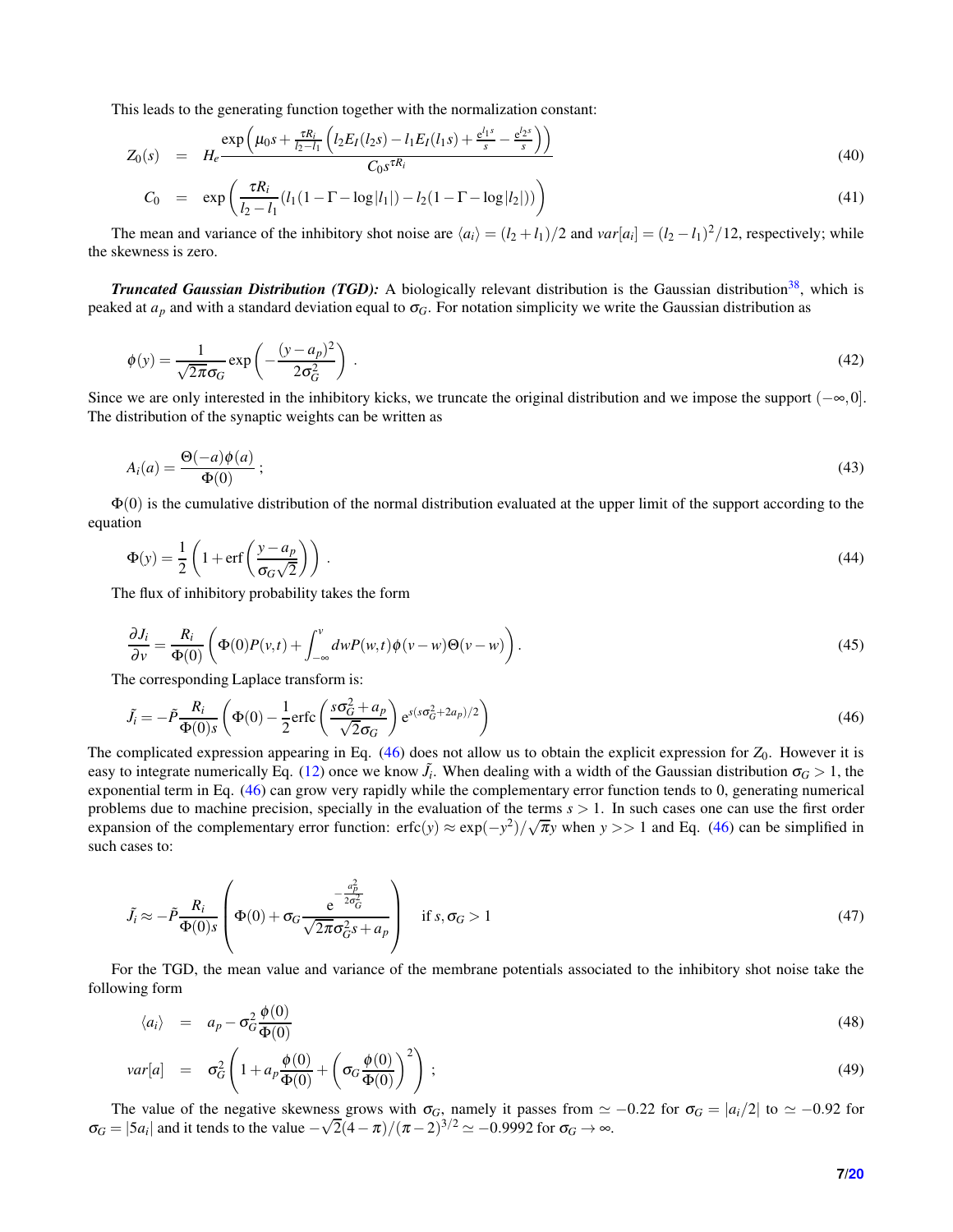#### **Effective Input and Synaptic Noise Intensity**

In order to perform meaningful comparisons between the neuronal response for different synaptic weights distributions, we will consider the responses obtained for the same *effective* average input  $\mu_{\tau}$  and noise intensity  $\sigma$ .

For a neuron receiving an inhibitory Poissonian spike train at a rate  $R_i$  and with an average synaptic weight  $\langle a_i \rangle$  the effective average input is

<span id="page-7-0"></span>
$$
\mu_T = \mu_e + \mu_i = \mu_e + \tau R_i \langle a_i \rangle \,. \tag{50}
$$

where  $a_i < 0$  and  $\mu_e$  is the average excitatory input. When only the drift term is present  $\mu_e = \mu_0$ , while for a neuron receiving also an excitatory Possonian spike train of rate  $R_e$  and with average synaptic weight  $\langle a_e \rangle$ , it becomes  $\mu_e = \mu_0 + \tau R_e \langle a_e \rangle$ . On the one hand, for an effective sub-threshold input  $\mu_T < v_{th}$  the dynamics of the LIF neuron is characterized by two timescales: the relaxation time from the reset value  $v_{re}$  to the resting value  $\mu_T$  and the activation time associated to the escape process from the resting state to the threshold induced by the fluctuations in the input<sup>[28](#page-17-2)</sup>. On the other hand, for a supra-threshold LIF neuron for which  $\mu_T > v_{th}$ , in absence of a refractory state, the only characteristic time is the tonic firing rate

<span id="page-7-3"></span>
$$
\frac{1}{r_0'} = \tau \ln \left( \frac{\mu_T - v_{re}}{\mu_T - v_{th}} \right) \tag{51}
$$

Moreover, in the set-up that we are studying, the neuron is in general subjected to two sources of randomness. A first source due to the variability of the arrival times of the Poisson process, and a second source due to the distribution of the amplitudes of the synaptic weights. Therefore, the total noise intensity  $\sigma^2$  associated to these two uncorrelated processes is given by the sum of the variances of each process, namely

<span id="page-7-1"></span>
$$
\sigma^2 = \sum_{x=i,e} R_x \tau (\langle a_x \rangle^2 + var[a_x]) \tag{52}
$$

From Eqs. [\(50\)](#page-7-0) and [\(52\)](#page-7-1) one can see that the values of  $\mu$ <sup>T</sup> and  $\sigma$  can be independently tuned with an appropriate selection of the parameter  $\mu_e$  and  $R_i$  for any fixed average inhibitory amplitude. Whenever the excitatory drive is given simply by a DC term  $\mu_0$ , for any choice of the couple of values  $\{\mu_T, \sigma\}$  one has an unique solution, which however does not always correspond to a firing activity. For instance, at small values of  $\sigma^2$  one can find values of  $\mu_0 < v_{th}$ , meaning that the neuron will never fire. This implies the existence of a firing onset threshold for this class of systems which depends on the shape of the distribution. Conversely, when exponentially distributed excitatory kicks are present, two parameters (amplitude and the rate of arrival of the excitatory kicks) define <sup>µ</sup>*<sup>e</sup>* and therefore a whole family of solutions exist for any fixed *a<sup>i</sup>* . Therefore in this case there is not a finite firing onset threshold, allowing for arbitrarily small rate even for small noise intensities.

Throughout this paper we will compare the results obtained within the shot noise framework against the widely used diffusion approximation<sup>[3](#page-16-2)</sup>. Within such approximation the particular shape of the synaptic weight distributions are irrelevant and indeed the only relevant quantities defining the stationary firing rate and the CV are  $\mu_T$  and  $\sigma^2$  through the formulas

<span id="page-7-2"></span>
$$
\frac{1}{r_0} = \tau \sqrt{\pi} \int_{y_r}^{y_\theta} dx e^{x^2} (1 + \text{erf}(x)) \tag{53}
$$

$$
CV^{2} = \frac{2\pi\tau^{2}}{r_{0}^{2}} \int_{y_{r}}^{y_{\theta}} dx e^{x^{2}} \int_{-\infty}^{x} dy e^{y^{2}} (1 + erf(y))^{2}
$$
\n(54)

where  $y_{\theta} = (v_{th} - \mu_T)/\sigma$  and  $y_r = (v_{re} - \mu_T)/\sigma$ .

By following<sup>[17](#page-16-12)</sup>, Eqs. [\(53\)](#page-7-2) and [\(54\)](#page-7-2) can be obtained from the shot noise formulation, namely from Eq. [\(26\)](#page-4-1) and Eq. [\(22\)](#page-4-2) by considering the expansion of  $Z_0$  limited to the first two voltage moments:

$$
Z_0(s) \simeq \exp\left(s\mu + \frac{s^2}{4}\sigma^2\right) \tag{55}
$$

## **Results**

In this Section we will apply the developed formalism to estimate the response of a single LIF neuron as well as the firing characteristics of a sparse inhibitory neural network for different synaptic weight distributions. In particular, to verify the limits of applicability of the approach we will compare the theoretical estimations with numerical data and with the DA.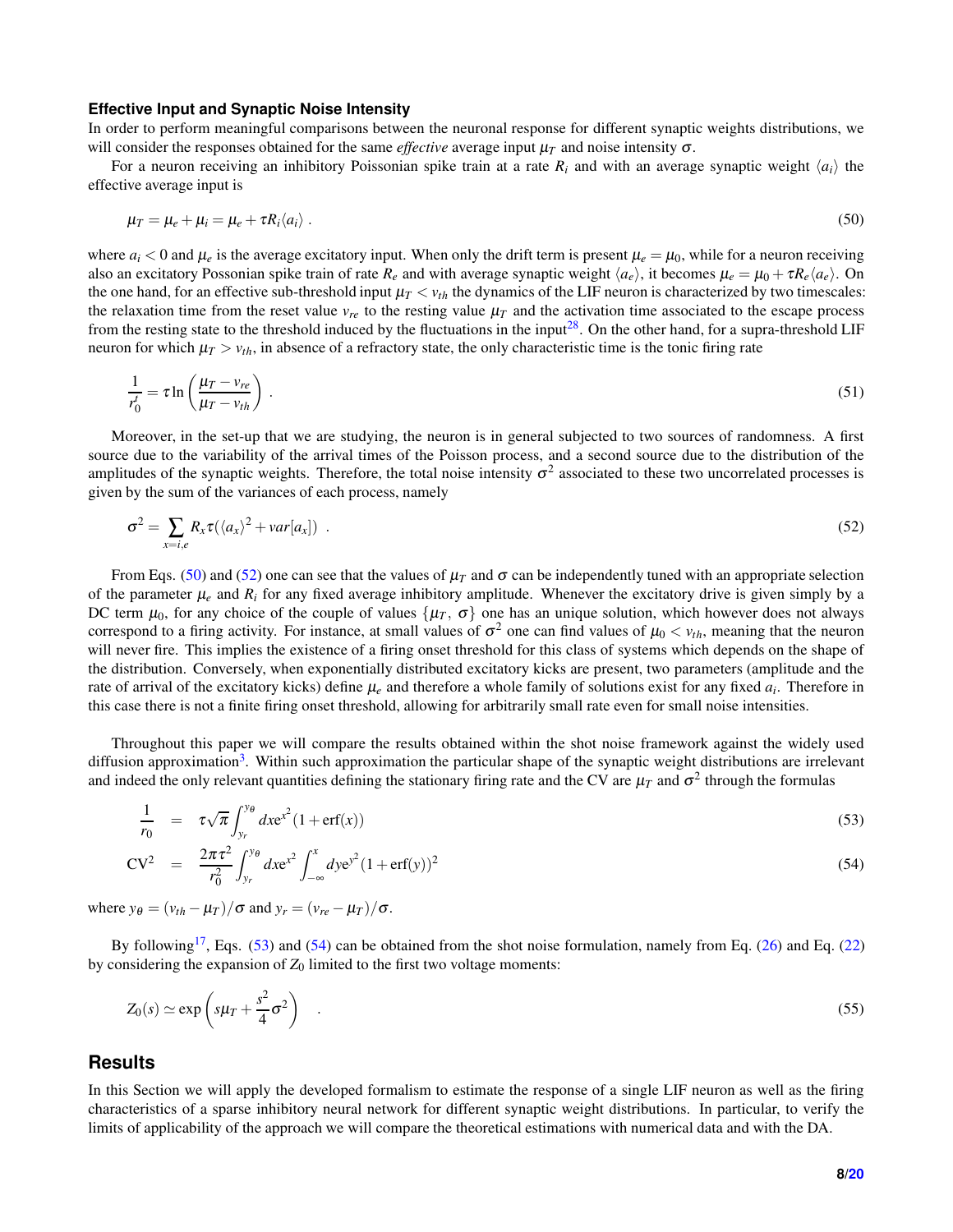Usually, the firing time statistics of a neuron subject to a noisy uncorrelated input is theoretically estimated within the so-called  $DA^{3,4,29}$  $DA^{3,4,29}$  $DA^{3,4,29}$  $DA^{3,4,29}$  $DA^{3,4,29}$ . This approximation is only valid, however, when the PSP amplitudes are small compared with the resetthreshold voltage distance and the arrival frequencies are sufficiently high. Outside of such limits the DA fails to reproduce the numerical data and in particular it is unable to capture the differences due to different synaptic weight distributions  $13, 17$  $13, 17$  $13, 17$ . Furthermore, the DA has been employed to reproduce network activity of recurrent networks, in such a case one should assume that the spike trains impinging on the neuron are temporally uncorrelated, a condition usually fulfilled in sparse networks<sup>[29,](#page-17-4)[30](#page-17-5)</sup>. However this should be considered as a first approximation, indeed correlations are present even in sparse balanced networks and they can be captured by driving a single neuron with a colored Gaussian noise self-consistently generated $31$ .

#### **Influence of the IPSP distributions on the firing statistics**

As a first aspect, let us consider the dynamics of a single LIF neuron subject to an excitatory DC current  $\mu_e = \mu_0 > v_{th}$  plus the inhibitory contribution given by a Poissonian train of IPSPS with constant amplitude *a<sup>i</sup>* . In particular, we examine the neuronal response by increasing the noise intensity  $\sigma^2$  at a constant effective input current, namely  $\mu_T=$  9 mV, corresponding to a sub-threshold case. In particular, the noise intensity is varied by adjusting the rate of the inhibitory train *R<sup>i</sup>* . The results, reported in Fig. [1](#page-9-0) (a), show that the neuron fires only for sufficiently large noise and the firing rate  $r_0$  increases with  $\sigma^2$ as expected. Furthermore, as shown in Fig. [1](#page-9-0) (b) the coefficient of variation exhibits a clear minimum at an intermediate noise amplitude  $\sigma_m^2$ , an effect known as coherence resonance (CR) and widely studied in the context of excitable systems<sup>[32](#page-17-7)</sup>. The emergence of CR is related to the presence of at least two competing time scales which depend differently on the noise amplitude, for the sub-threshold LIF neuron these two time scales are the relaxation and escape times $^{28}$  $^{28}$  $^{28}$ .

For sufficiently small IPSP amplitudes the agreement between the DA, the numerical results and the analytic expression reported in Eq. [\(17\)](#page-3-4) is almost perfect as evident from Fig. [1](#page-9-0) (a-b), where the blue symbols/curve refer to  $|a_i| = 0.1$  mV. However, by increasing the IPSP amplitude the agreement between numerical results and the estimation given by the shot-noise result [\(17\)](#page-3-4) remains very good, while the DA is unable to capture the effect of large IPSP. In particular, for  $|a_i| = 1$  mV the DA fails in reproducing the onset of the firing activity as well as the position and height of the minimum of the CV, and in general the firing statistics for low noise amplitudes (see red curves/symbols in Fig. [1](#page-9-0) (a-b)). Unitary IPSPs of amplitude  $\simeq 1$ mV have been measured experimentally in the hippocampus of Guinea-pig *in vitro*[8](#page-16-21) .

As shown in Fig. [1](#page-9-0) (a-b), the increase of the IPSP amplitude has a noticeable effect on the neuronal response, even if the effective input  $\mu_T$  and the noise intensity are the same as in the case  $|a_i| = 0.1$  mV. Increasing IPSP amplitudes leads to a decrease in the firing activity and it induces an increase of the maximal coherence observable at  $\sigma_m^2$ , which now occurs at larger noise amplitude with respect to the case  $|a_i| = 0.1$  mV. This can be explained by the fact that the relaxation times to the equilibrium value  $\mu_T$  are longer for larger IPSP and this induces a deeper minimum in the CV as reported in<sup>[33](#page-17-8)</sup>. Furthermore the irregularity in the emitted spikes, as measured by the CV, increases for  $\sigma^2 < \sigma_m^2$  and becomes more regular at larger noise intensities.

The effect of the IPSP amplitude can be better appreciated by performing a different test, namely by maintaining constant both the noise intensity and  $\mu_T$  while increasing  $|a_i|$ . These two quantities can be independently tuned with a suitable selection of  $R_i$  and  $\mu_0$  in Eqs. [\(50\)](#page-7-0) and [\(52\)](#page-7-1). The results of this analysis are reported in Fig. [1](#page-9-0) (c-d), the firing rate exhibits a dramatic decrease for increasing  $|a_i|$ , as expected due to the increase of average inhibitory current  $\mu_i$ . This effect is well reproduced by Eq. [\(17\)](#page-3-4), but it is absolutely not captured by the DA as shown in Fig. [1](#page-9-0) (c). The increase of the IPSP amplitude leads to a small variation of the CV revealing a minimum at an intermediate value  $|a_i| \approx 0.9$  mV (see Fig. [1](#page-9-0) (d)). Nevertheless, the DA provides a constant value for the CV in the whole examined range. The origin of the minimum can be understood observing Fig. [1](#page-9-0) (b): by increasing  $|a_i|$  the overall minimum of the CV curve shifts towards larger noise amplitudes, and at the same time the CV values decrease (increase) for  $\sigma^2 > \sigma_m^2$  ( $\sigma^2 < \sigma_m^2$ ). In Fig. [1](#page-9-0) (d), we consider a noise intensity  $\sigma^2 = 2$  mV<sup>2</sup> for all the simulations. For small (large)  $|a_i|$  the maximal coherence is observable at  $\sigma_m^2 < 2$  mV<sup>2</sup> ( $\sigma_m^2 > 2$  mV<sup>2</sup>), thus the CV value at  $\sigma^2 = 2$  mV<sup>2</sup> decreases (increases) with |a<sub>i</sub>|. The minimum in Fig. [1](#page-9-0) (d) occurs exactly when the CV displays its absolute minimum at  $\sigma_m^2 = 2 \text{ mV}^2$ .

For the moment we have considered only the case of constant IPSP amplitudes, now we will examine the influence of different distributions  $A_i$  on the response of the single LIF neuron. In general, we observe that the shape of the IPSP distribution can noticeably influence the firing rate and the CV. In order to verify this observation, we consider the firing statistics of a neuron subject to the same average input and noise intensity obtained by considering inhibitory spike trains with IPSP distributions of different shapes, but with the same average amplitude  $\langle |a_i| \rangle$ . In particular, more asymmetric distributions, characterized by higher skewness and presenting longer tails towards larger IPSP amplitudes, induce lower firing rates, as shown in Fig. [2](#page-10-0) (a) and (c) for supra-threshold and sub-threshold neurons, respectively. In the sub-threshold case this implies that passing from δ-distributions, to uniform, to truncated Gaussian and to exponential ones, the firing onset will occur for larger and larger  $\sigma^2$ . For sub-threshold neurons the finite IPSP amplitude enhance the coherence resonance effect with respect to infinitesimal IPSP (corresponding to the DA), while the long inhibitory tails induce a shift of the minimum in the CV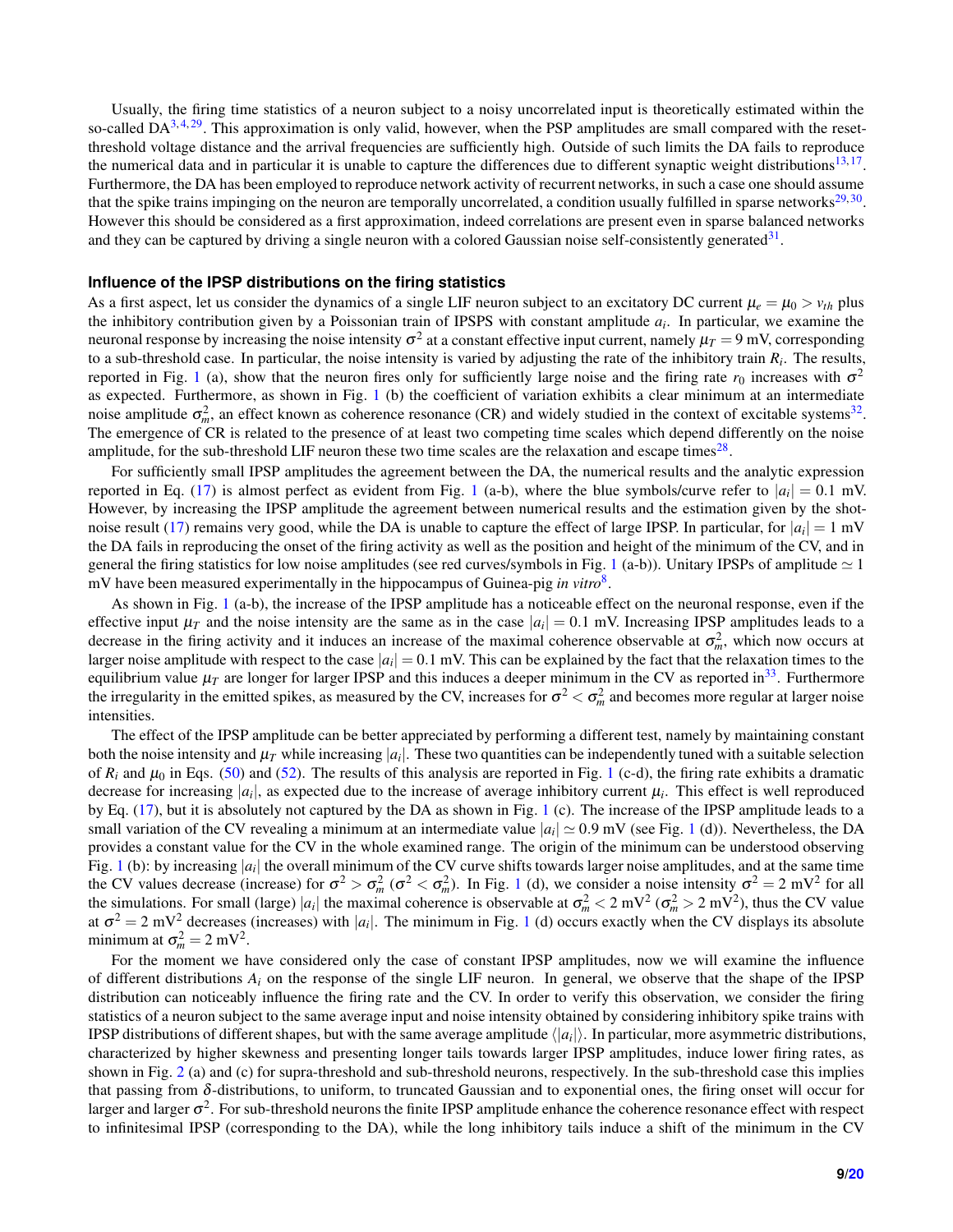<span id="page-9-0"></span>

**Figure 1.** Firing time statistics for different IPSP amplitudes with  $\delta$ -distributions (DD). Average firing rate  $r_0$  (a) and coefficient of variation CV (b) as a function of noise intensity  $\sigma^2$ . The red curves/symbols correspond to  $|a_i| = 1$  mV and the blue ones to  $|a_i| = 0.1$  mV. Firing rate  $r_0$  (c) and CV (d) as a function of the synaptic amplitude  $|a_i|$  for constant noise intensity, namely  $\sigma^2 = 2$  mV<sup>2</sup>. Black dashed curves refer to the diffusion approximation (DA) (Eqs. [\(53\)](#page-7-2) and [\(54\)](#page-7-2)); solid curves to the theoretical results for shot noise with constant amplitude  $a_i$  (Eqs. [\(17\)](#page-3-4) and [\(27\)](#page-4-3)) and symbols to the corresponding numerical simulations. Simulations were performed by exactly integrating Eq. [\(1\)](#page-1-0) with an event driven scheme (see<sup>[34](#page-17-9)</sup> for details) and the statistics were estimated over  $\approx 10^7$  spikes. For all the panels the effective input is  $\mu_T = 9.0$  mV and the excitatory drive is simply a DC term; other parameter values are  $v_{re} = 5$  mV,  $v_{th} = 10$  mV,  $\tau = 20$  ms.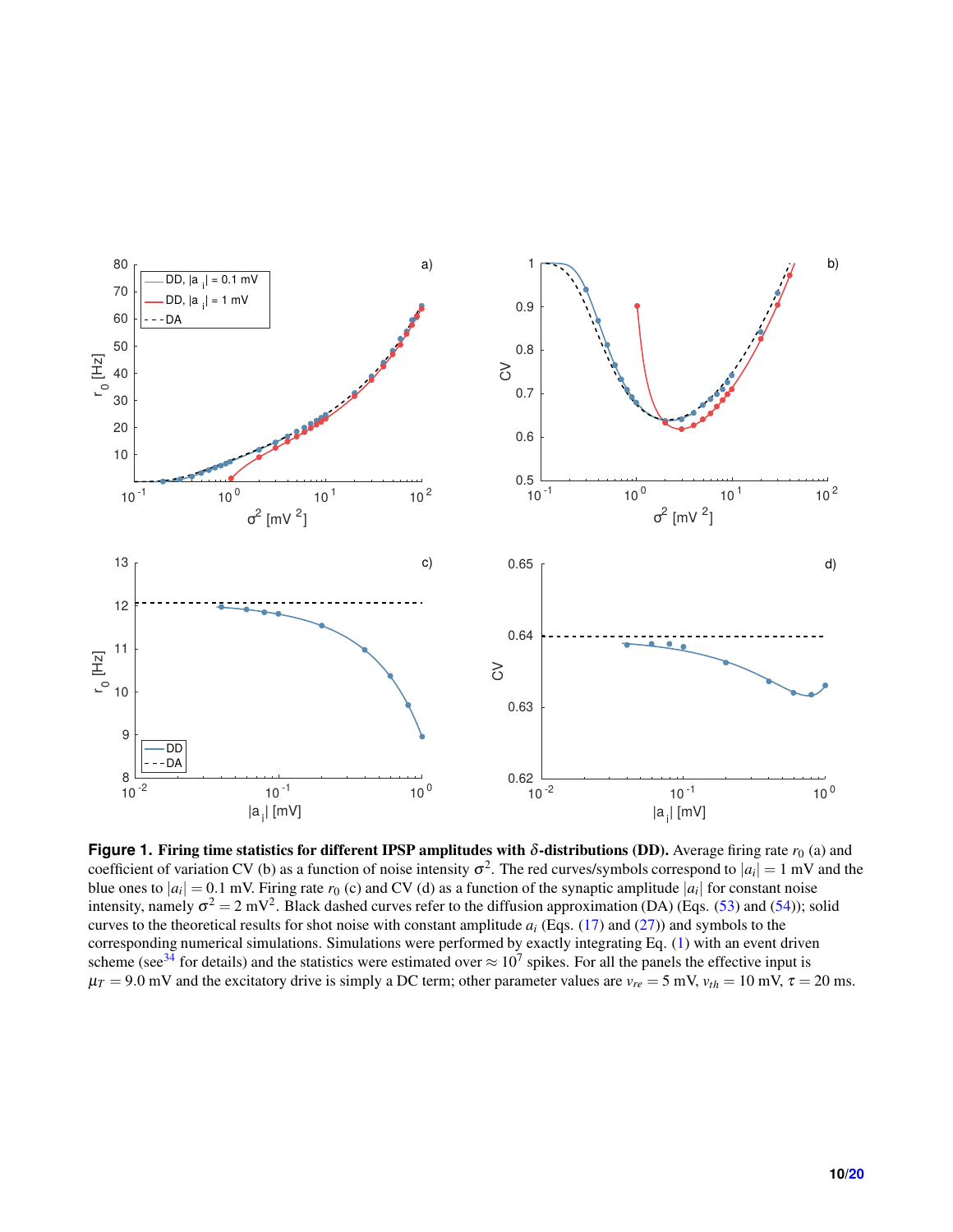<span id="page-10-0"></span>

**Figure 2. Firing time statistics for different IPSP distributions.** Firing rate  $r_0$  and CV as a function of noise intensity for sub-threshold ( $\mu_T = 9$  mV) (a,b) and supra-threshold neurons ( $\mu_T = 11$  mV) (c,d). In all the panels the symbols correspond to numerical simulations, the dashed black lines to the DA, calculated from Eqs. [\(53\)](#page-7-2) and [\(54\)](#page-7-2), and the solid lines to the theoretical results reported in Eq. [\(17\)](#page-3-4) and Eq. [\(27\)](#page-4-3). The average IPSP amplitude is set to  $\langle |a_i| \rangle = 1$  mV for all the distributions. For the TGD: the peak position  $|a_p|$  and the width  $\sigma_G$  of the distribution are equal (namely,  $\approx 0.7766$  mV). For the UD:  $l_1 = 2a_i$  and  $l_2 = 0$ . Other parameters and simulation procedures as in Fig. [1.](#page-9-0)

towards larger noise amplitudes (see Fig. [2](#page-10-0) (b)). For supra-threshold neurons the increased asymmetry in the distributions simply induces more regular firing, as shown in Fig. [2](#page-10-0) (d). It is quite peculiar that the TGD and the UD give almost identical results, despite the fact that the TGD is more asymmetric and characterized by a larger standard deviation, namely 0.61 mV for the TGD and 0.29 mV for the UD. Differences are instead seen with respect to the ED which reveals extremely long tails and a standard deviation of 1 mV and to the DD where there is no variability in the IPSP amplitude.

A much more detailed characterization of the firing time statistics, beyond the first two moments that we have considered so far, can be achieved by evaluating the spike train spectrum  $\hat{C}(\omega)$  which is directly related with the first-passage time density [\(22\)](#page-4-2). The comparison of the theoretical estimations with the numerical findings is reported in Fig. [3,](#page-11-0) showing a very good agreement for all the reported cases. We report each spectra normalized by the corresponding average firing rate  $r_0$ , in order to emphasize the changes produced by the shape of the IPSP distribution, rather than the changes due to the different values of the firing rates. From Fig. [3](#page-11-0) (a), we observe that for δ-distributed synaptic weights, the increase in the kick amplitude  $a_i$  induces a higher peak in the spectrum at a lower frequency. Therefore, for increasing  $a_i$  not only the rate decreases, as previously reported, but also the peak of the ISI distribution shifts from 41 msec for  $|a_i| = 0.1$  mV to 54 msec for  $|a_i| = 1$  mV, thus suggesting that the entire dynamics slows down for increasing IPSP amplitudes.

Furthermore, as shown in Fig. [3](#page-11-0) (b) the shape of the distributions of the IPSPs has also an influence on the spectra. In particular, the increase in the asymmetry of the distributions induces peaks at lower and lower frequencies, while their height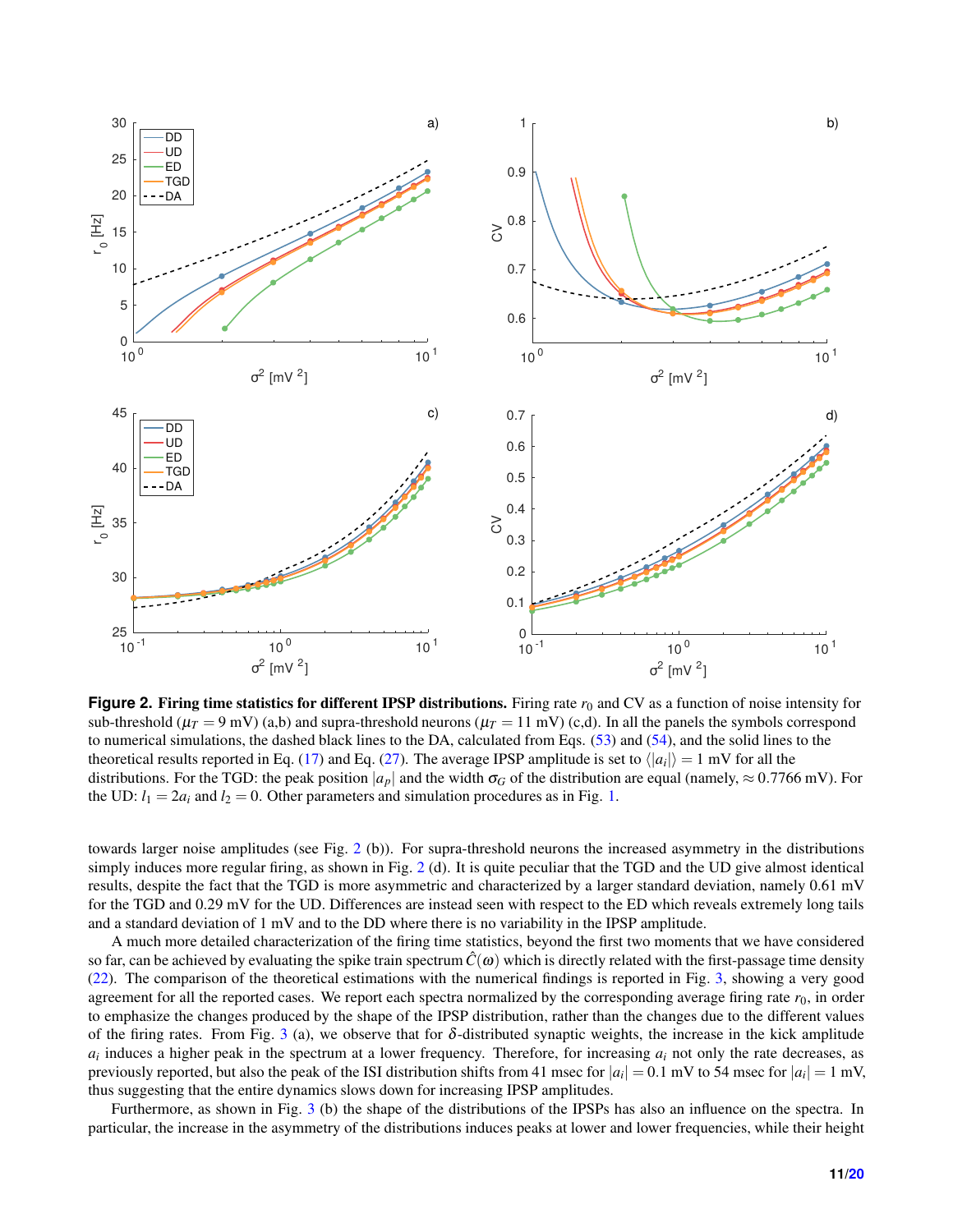<span id="page-11-0"></span>

**Figure 3. Spike Train Spectra** a) Normalized spike train spectra  $\hat{C}(\omega)/r_0$  for the same cases shown in Fig. [1](#page-9-0) (a,b) for an effective input  $\mu_T = 9$  mV and noise intensity  $\sigma^2 = 2$  mV<sup>2</sup>; b) Normalized spike train spectra for the distributions considered in Fig. [2](#page-10-0) (a,b) for  $\langle |a_i| \rangle = 1$ ,  $\mu = 9$ mV and  $\sigma^2 = 4$  mV<sup>2</sup>. In both panels, the symbols correspond to the simulation results, while the continuous line to the theoretical estimations using Eq. [\(22\)](#page-4-2). Simulated spectra were obtained by calculating the squared modulus of the Fourier transform of the spike train using a time trace of 64 s with 1 ms binning, and averaging over 10,000 realizations.

increases. The neuron activity is slowed down for longer and longer tails in the IPSP distributions.

These conclusions are supported by the data reported in Fig.  $4$  (a). In the figure are reported the average firing rate  $r_0$  for TGDs with different standard deviation  $\sigma_G$  and fixed position of the maximum at  $a_p = -1$  mV. For increasing  $\sigma_G$  the neuronal activity decreases for corresponding noise amplitudes. Since the value of the skewness increases with  $\sigma$ <sup>G</sup>, more asymmetric IPSP distributions induce a lower neuronal firing rate. Furthermore, a larger asymmetry is also responsible for a shift of the position of the minimum of CV, associated to the CR phenomenon, towards larger  $\sigma^2$  and for a more regular firing activity observable at  $\sigma^2 > \sigma_m^2$ , as shown in Fig. [4](#page-12-0) (b).

So far we considered as excitatory input a constant DC term, however the analytic approach here presented can be applied also for exponentially distributed excitatory amplitudes, namely  $A_e = \exp(-a/a_e)/a_e$ . We have reported the results for this case for different inhibitory distributions in Fig. [5,](#page-12-1) the analytic estimations reproduce very well the numerical results both for the firing rate and the CV in an ample range of noise intensities. However, for small values of the noise intensity, the analytic results slightly deviates from the numerical values due to the fact that in the limit of small rates the numerical evaluation of the integrals entering in the expresssion of the generating function  $Z_0$  have problems of convergece. The effect due to the different IPSP distributions is analogous to the one observed with a constant DC excitatory term. The DA, conversely, is unable to capture the precise values of these two quantities. Once more, for the reported case in Fig. [5](#page-12-1) where  $\mu_T = 9$  mV, the CR effect is present. It is important to remark that, in the specific case of exponentially distributed amplitudes of the EPSP, the approach discussed in this article fails when an additional supra-threshold DC current is applied, namely for  $\mu_0 > v_{th}$ . A brief discussion in this regard will be provided in the concluding section.

#### **Heterogeneous Sparse Networks**

The previous theoretical analysis of single neuron response to an external Poissonian input can find application also in the analysis of the dynamics of recurrent LIF heterogeneous networks with random sparse connectivity. For sparse networks, the spike-trains impinging a certain neuron can be assumed to be uncorrelated and Poissonian<sup>[29,](#page-17-4)[35](#page-17-10)</sup>. Furthermore, similarly to what done in  $29$ , we can assume that the spike-trains in the networks can be self-consistently described as Poissonian processes with firing rates  $r_0(\mu(j))$  related to the neuronal excitability  $\mu(j)$  of each single neuron.

For the sake of simplicity, we will consider a network of inhibitory neurons, where each neuron is characterized by a different level of excitability  $\{u(i)\}\$ encompassing any excitatory external drive as well as the specific characteristic of the considered neuron. Therefore, the dynamics of the *j*-th neuron in the network can be written as

$$
\dot{v}(j) = -\frac{[v(j) - \mu(j)]}{\tau} + \frac{1}{K} \sum_{k} C_{jk} g_i(k) \delta(t - t_k) \quad ; \tag{56}
$$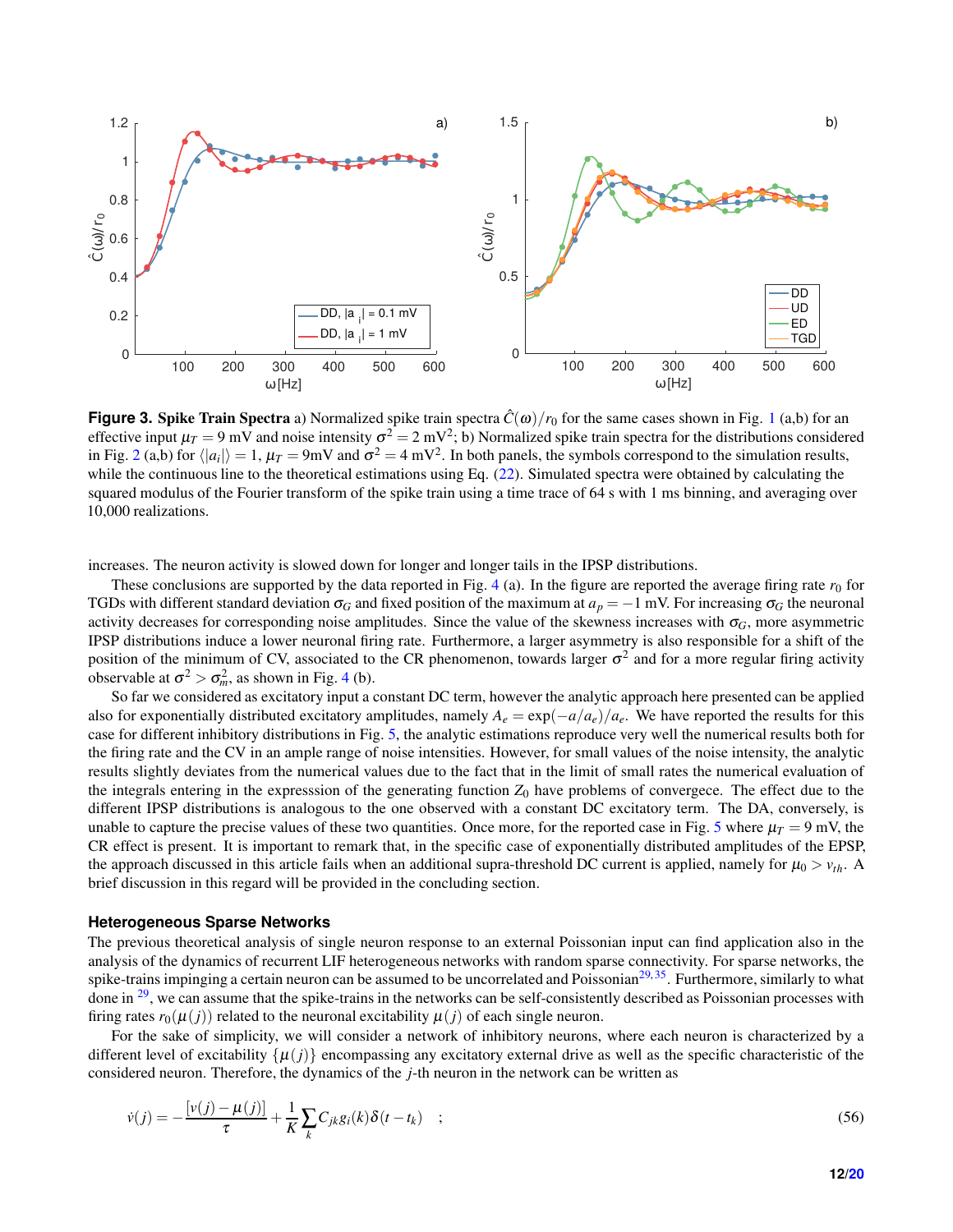<span id="page-12-0"></span>

**Figure 4.** Effect of the distribution asymmetry on the firing time statistics. a) Average firing rate  $r_0$  as a function of the noise intensity for different values of the standard deviation of the Gaussian distribution  $\sigma_G$  as indicated in the legend. b) Coefficient of variation CV for the same cases depicted in a). The reported data refer to TGDs with the peak located at  $|a_p| = 1$  mV and to an effective input  $\mu = 9$  mV. Symbols correspond to numerical simulations, and the solid lines to the theoretical results reported in Eq. [\(17\)](#page-3-4) and Eq. [\(27\)](#page-4-3). Other parameters and simulation procedures as in Fig. [1](#page-9-0)

<span id="page-12-1"></span>

**Figure 5.** Firing time statistics for exponentially distributed EPSPs. Firing rate  $r_0$  (a) and CV (b) as a function of noise intensity for excitatory synaptic weights distributed exponentially with average amplitude  $\langle a_e \rangle = \langle |a_i| \rangle = 1$  mV. In this figure excitatory and inhibitory spike trains are balanced, i.e  $R_e = R_i$ , while the effective input is sub-threshold, namely  $\mu_T = \mu_0 = 9$  mV. The symbols and lines have the same definition as in Fig. [2,](#page-10-0) as well as all the other parameters for the IPSP distributions and the numerical simulations.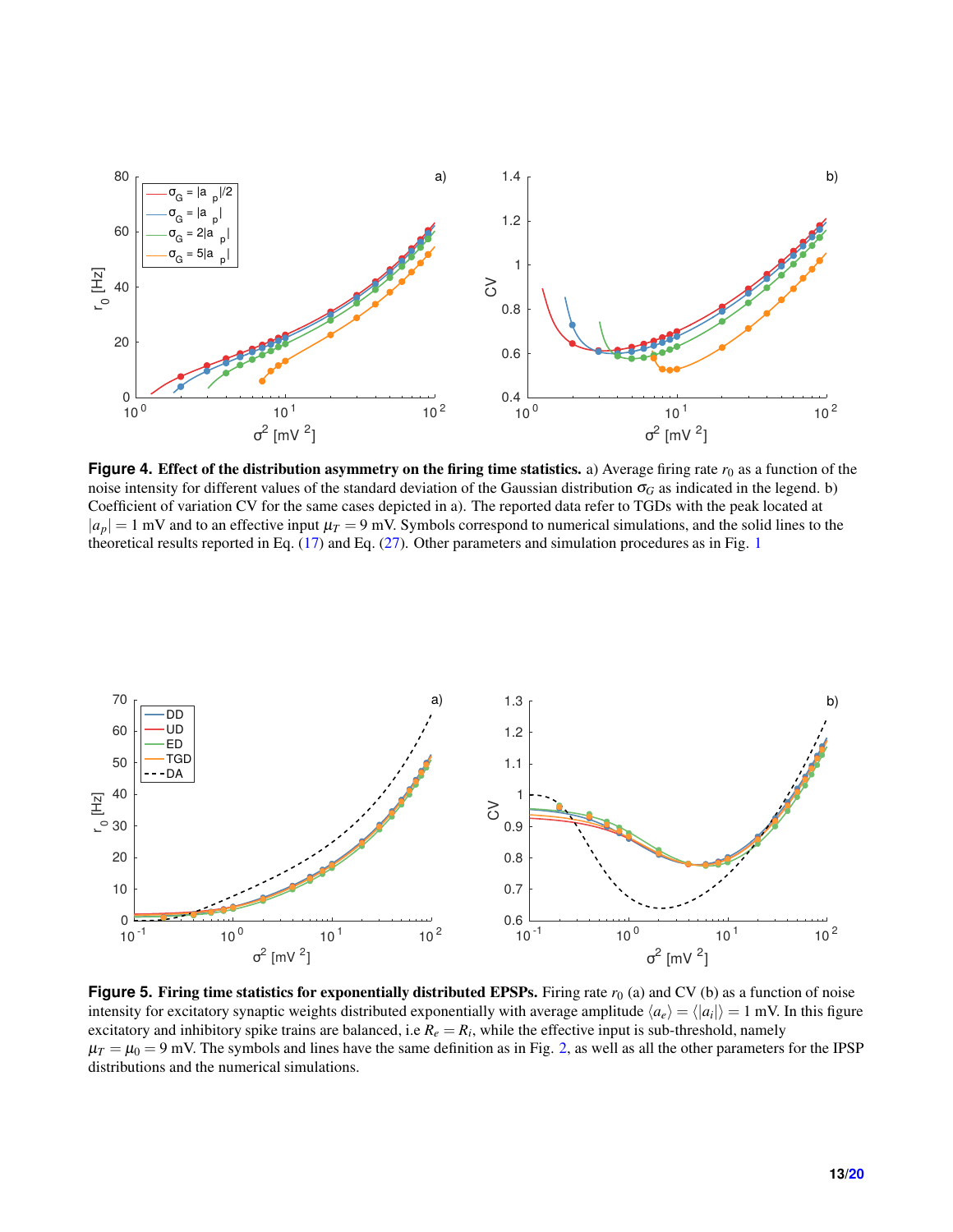where  $K \ll N$  is the number of synaptic neighbors,  $C_{jk}$  is the connectivity matrix with entries 1 (0) if the *k*-th neuron is connected (not connected) to neuron *j*. The amplitudes of the IPSP  $a_i(k) = g_i(k)/K < 0$  associated to the firing of the *k*-th neuron is assumed to be randomly distributed following some of the distributions previously introduced.

For the population dynamics we will give an estimate of the average firing rate via a self-consistent approach by assuming that in average each neuron receive a single Poissonian spike train with a rate  $R_i = \bar{r}_0 K$  and where each IPSP has a random amplitude  $a_i$  taken from a distribution  $A_i(a)$ . An estimation of the average firing rate can be obtained by solving the following implicit equation

<span id="page-13-0"></span>
$$
\tau \bar{r}_0 = \frac{1}{\Delta} \int_{\{\mu_A\}} d\mu P(\mu) \left[ \int_0^{\bar{x}} \frac{dc}{c} \frac{F(c)}{cZ_0(c, \mu, \bar{r}_0)} \right]^{-1} \quad ; \tag{57}
$$

which is an extension to an heterogeneous network of Eq. [\(17\)](#page-3-4) and where, as we have previously discussed, *F*(*c*) depends on the excitatory input and  $Z_0$  on the chosen IPSP distribution. It is important to stress that usually in inhibitory networks not all neurons are firing, but just a certain fraction  $n^*$  will be active<sup>[34](#page-17-9)</sup>, therefore the integral reported in [\(57\)](#page-13-0) is limited to these neurons, which are the one with higher excitability  $\mu(j) \in {\{\mu_A\}}$ . Furthermore  $\Delta = \int_{\{\mu_A\}} d\mu P(\mu)$  is the support of the active neurons. Once the firing rates have been obtained self consistently we can derive the coefficient of variation of each single neuron according to Eqs. [\(26\)](#page-4-1) and [\(27\)](#page-4-3) and then to perform the population average as follows

<span id="page-13-1"></span>
$$
\overline{\text{CV}} = \frac{1}{\Delta} \int_{\{\mu_A\}} d\mu P(\mu) \text{CV}(\mu) \quad . \tag{58}
$$

In  $^{34}$  $^{34}$  $^{34}$  a theoretical approach to obtain self-consistently  $n^*$ ,  $\bar{r}_0$  and the average coefficient of variation  $\overline{\rm CV}$  has been developed for constant IPSP, i.e. for  $\delta$ -distribution. Here we extend such approach to more generic IPSP distributions, however we will limit to obtain the analytic estimations of  $\bar{r}_0$  and CV. The values of  $n^*$ , entering in the expressions for the average population rate and coefficient of variation, will be considered as parameter values obtained directly from the simulations. We have verified that the comparison with the numerical findings is very good for all the four considered IPSP distributions and for the whole considered range of average synaptic inputs  $\langle a_i \rangle$ . For illustration purposes we present in Fig. [6](#page-14-0) (a) and (b) the average firing rate  $\bar{r}_0$  and CV, for the two distributions that have consistently presented larger differences between them, namely DD and ED, and for the DA. While it is evident that the DA overestimates  $\bar{r}_0$  and CV already for  $\langle |a_i| \rangle > 0.5$  mV, we observe that in the case of heterogeneous networks the differences among the various IPSP distributions are quite limited at the level of the average firing rate  $\bar{r}_0$  and  $\overline{CV}$ . In order to investigate more in details the influence of different IPSP distributions on the neuronal response, we have numerically estimated the probability distribution functions  $P(r_0)$  of the single neuron firing rate  $r_0$  for DD and ED distributions. As shown in Fig. [6](#page-14-0) (c) and (d), the  $P(r_0)$  obtained for the DD display a higher peak at low firing rate  $r_0$  with respect to the ED, while for higher firing rates they essentially coincide. This difference should be ascribed to the fact that sub-threshold neurons subject to IPSP trains with ED have a firing onset at definitely larger noise amplitudes than the ones subject to IPSPs with DD, while for supra-threshold neurons the differences are definitely less evident, as previously reported in Fig. [2](#page-10-0) (a) and (c). This explains also why the exam of the average firing rate does not reveal large difference between the two distributions, since the neurons with low firing rate contribute negligibly to the average activity. The influence of synaptic weight distributions on neuronal population dynamics has been usually examined in the context of homogeneous neuronal populations<sup>[13,](#page-16-8)[17](#page-16-12)</sup>, where the single neuron response represents a good mean field approximation of the network dynamics. However, from the present analysis it emerges that the heterogeneity in the single neuron excitability can render extremely difficult to distinguish among stimulations with different IPSP distributions.

As a final remark, we would like to stress that the reported approach works very well also for heterogeneous sparse networks, provided that the collective dynamics is asynchronous. Otherwise, the presence of partial synchronization or of collective oscillations can induce correlations in the input spike trains, which cannot be accounted for with this approach. In particular, to avoid phase locking among the neurons the distribution  $P(\mu)$  of the excitabilities should be sufficiently wide.

## **Conclusions**

In this paper we have reported a theoretical methodology to obtain exact firing statistics for leaky integrate-and-fire neurons subject to discrete inhibitory noise, accounting for Poissonian trains of uncorrelated post-synaptic potentials. Our results represent an extension to generic synaptic weights distribution of the approach developed in<sup>[17](#page-16-12)</sup> for exponentially distributed post-synaptic potentials. In particular, we report explicit results for the firing rate, the coefficient of variation and the spike train spectrum.

The comparison with numerical simulations reveals a very good agreement for all the considered distributions over all the reported ranges of shot noise amplitude. Moreover, the method is also able to reproduce the average activity of an heterogeneous inhibitory neural network with sparse connectivity, by making use of a self-consistent mean field formulation.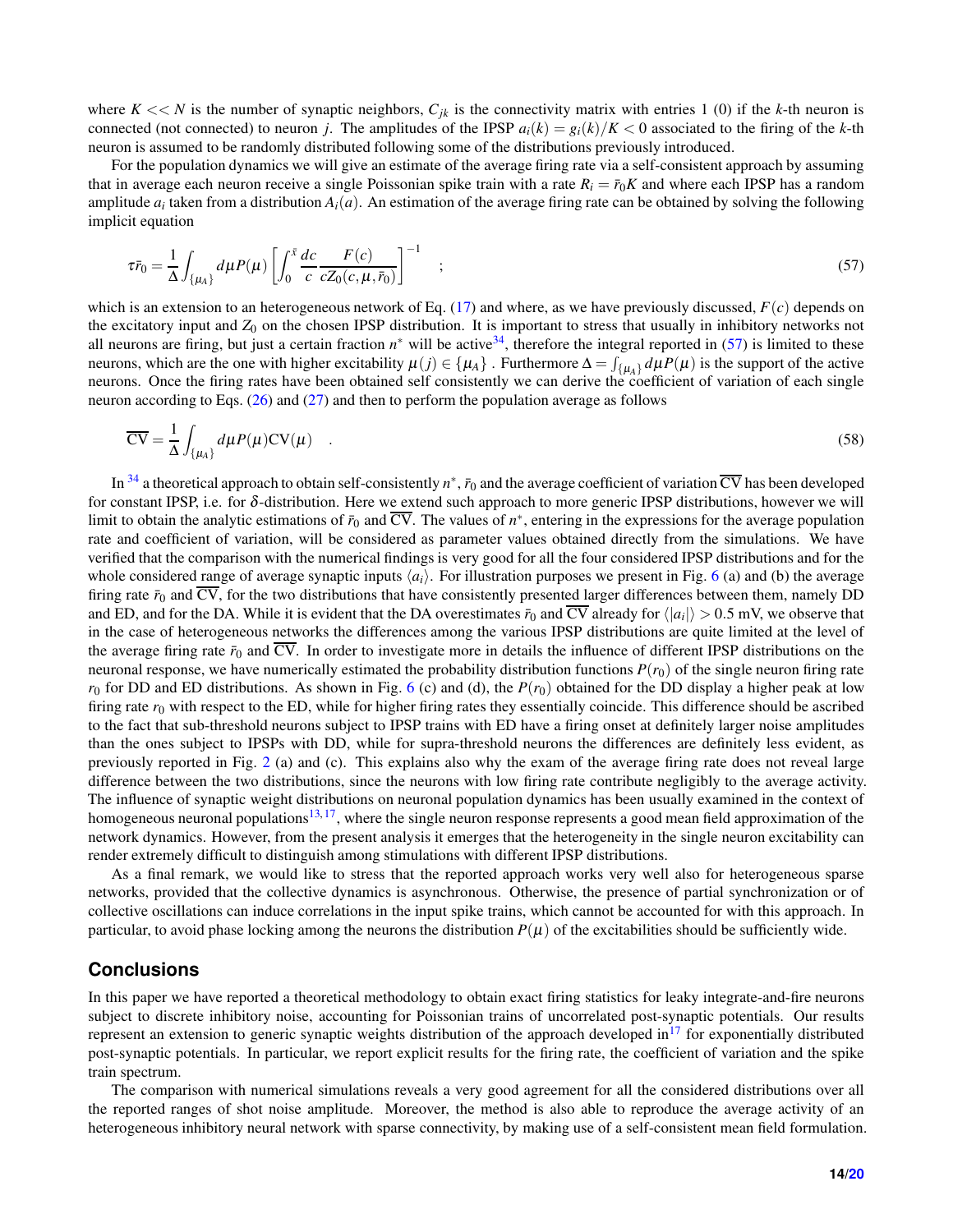<span id="page-14-0"></span>

**Figure 6.** Firing time statistics for heterogenoeus networks as a function of the average synaptic weight. (a) Average network frequency  $\bar{r}_0$  and (b) average coefficient of variation CV as a function of the average synaptic weight  $\langle |a_i| \rangle$  for two representative IPSP distributions: DD (blue) and ED (green). Symbols correspond to simulation values and solid lines to the theoretical results from Eqs. [\(57\)](#page-13-0) and [\(58\)](#page-13-1). Dashed line denote the results of the DA. The numerically estimated probability distribution functions  $P(r_0)$  of the single neuron firing rate  $r_0$  are also reported for the two considered IPSP distributions for two values of the average synaptic weight: namely  $\langle |a_i| \rangle = 0.04$  (c) and  $\langle |a_i| \rangle = 0.4$  (d). Simulations were performed with *N* = 400 neurons, *K* = 20 and a distribution of the input currents uniformly chosen in the interval  $\mu(j) \in [10, 11]$  mV. The time averages are calculated, after discarding an initial transient corresponding to  $10^6$  spikes, over the following  $10^6$  spikes. Silent neurons (those that do not emit any spike in the considered time lapse) are not included in the statistics. In all cases  $\langle |a_i| \rangle$  denotes the average value of the corresponding distribution.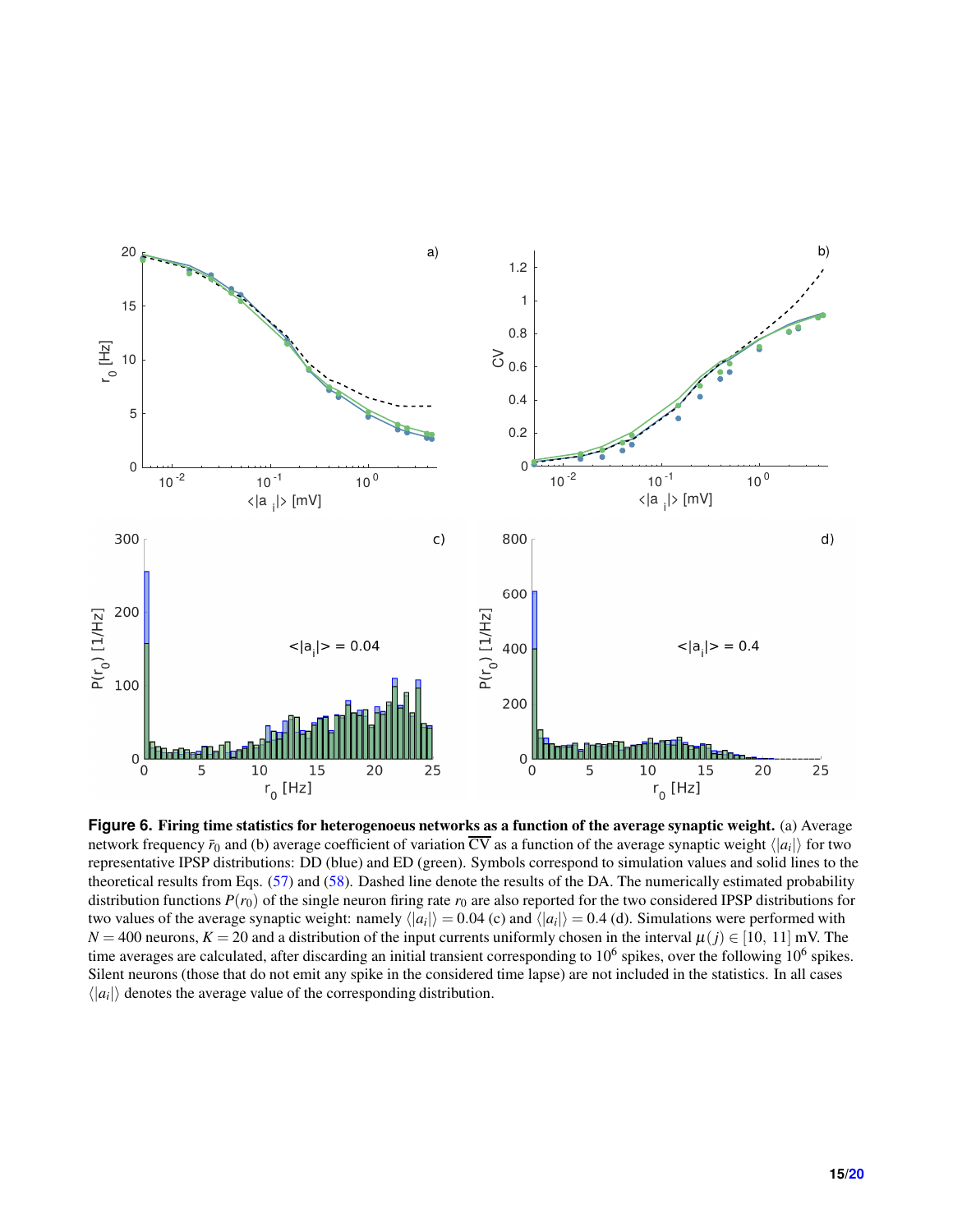<span id="page-15-0"></span>

**Figure 7.** Firing time statistics for exponentially distributed EPSPs and supra-threshold DC current Firing rate  $r_0$  as a function of noise intensity for excitatory synaptic weights distributed exponentially and a supra-threshold DC current. All parameters as in Fig. [5](#page-12-1) except for  $\mu_T = \mu_0 = 12$  mV. The dashed red horizontal line refers to the rate  $r_0^t$  of the LIF neuron subject to constant current  $\mu$ <sup>T</sup> (Eq. [\(51\)](#page-7-3)). Other symbols and lines have the same meaning as in Fig. [2,](#page-10-0) as well as all the other parameters for the IPSP distribution and the numerical simulations.

Conversely, the diffusion approximation<sup>[3](#page-16-2)</sup> (the most used theoretical approach), gives a reasonable estimate of the firing time statistics for sufficiently small IPSP amplitudes, but the agreement rapidly degrades, and reveals large discrepancies already for amplitudes  $> 0.5$  mV, corresponding to physiologically relevant values  $8,36,37$  $8,36,37$  $8,36,37$ .

As a general result we observe that the firing statistics of single neurons is strongly influenced by the shape of the IPSP distributions. Distributions with longer tails lead to smaller firing rate and in general to more regular spike trains (for sufficiently large inhibition). For heterogeneous networks the value of the average IPSP has a noticeable influence on the firing activity of the neuronal population, while the shape of the synaptic weight distributions seem to have a really limited impact on the average properties of the network. However, differences induced by the IPSP distributions are still observable at the level of single neuron.

We have shown that the method works for any choice of IPSP amplitude distributions, however one has to be careful when dealing with the excitatory drive. We have shown that the agreement with numerical simulations is very good when the firing of the neuron is either promoted exclusively by a suprathreshold DC current or provided by the stochastic arrivals of exponentially distributed EPSP amplitudes. In this latter case, an excitatory DC current can as well be present in addition to the EPSP trains, however the DC contribution must be strictly sub-threshold, namely,  $\mu_0 < v_{th}$ . Whenever the two firing mechanisms are active at the same time (i.e.  $\mu_0 > v_{th}$ ), the formulation reported in this paper is no more valid due to the inconsistency in the choice of the proper integration limit  $\bar{x}$  in Eq. [\(17\)](#page-3-4). This limitation is illustrated in Fig. [7,](#page-15-0) where it is reported the response of a LIF neuron, subject to a supra-threshold excitatory DC current  $\mu_0 = 12$  mV as well as to Poissonian spike trains of ED excitatory and DD inhibitory synaptic inputs. For small values of the noise intensity, the theoretical approach dramatically fails. In such a region the activity is almost exclusively current driven; i.e, the firing of the neuron promoted by the supra-threshold DC current is much faster than the arrival rate  $R_e$  of the EPSPs. This can be confirmed by the fact that in this regime the firing rate coincides with  $r_0^t$  in Eq. [\(51\)](#page-7-3) for a tonic firing LIF neuron subject to a constant DC current  $\mu_T = \mu_0$ . As the noise intensity grows, corresponding to an increased rate  $R_e$  of arrival of the EPSPs, the numerical data approach the theoretical prediction obtained for exponentially distributed EPSPs. The crossover occurs for  $R_e \approx 2r_0^t$ , indicating that the firing activity of the neuron is now mainly driven by the stochastic component.

An interesting semi-analytic approach has been recently reported for excitatory shot noise in $^{13}$  $^{13}$  $^{13}$ . However, further progresses are required to achieve exact firing time statistics going beyond the diffusion approximation for generic distributions of instantaneous excitatory PSPs, as well as for more realistic neuronal models like the Exponential Integrate and Fire (EIF) neuron<sup>[1](#page-18-0)</sup> able to reproduce quite accurately the dynamics of cortical neurons<sup>[2](#page-18-1)</sup>. In particular, as shown in the Supplementary Information, the LIF neuron response is a limit case of the EIF dynamics both within the diffusion approximation as well as for shot noise. Furthermore, the diffusion approximation fails also for the EIF to capture the neuronal firing statistics for sufficiently large IPSP amplitudes in particular at low noise intensities.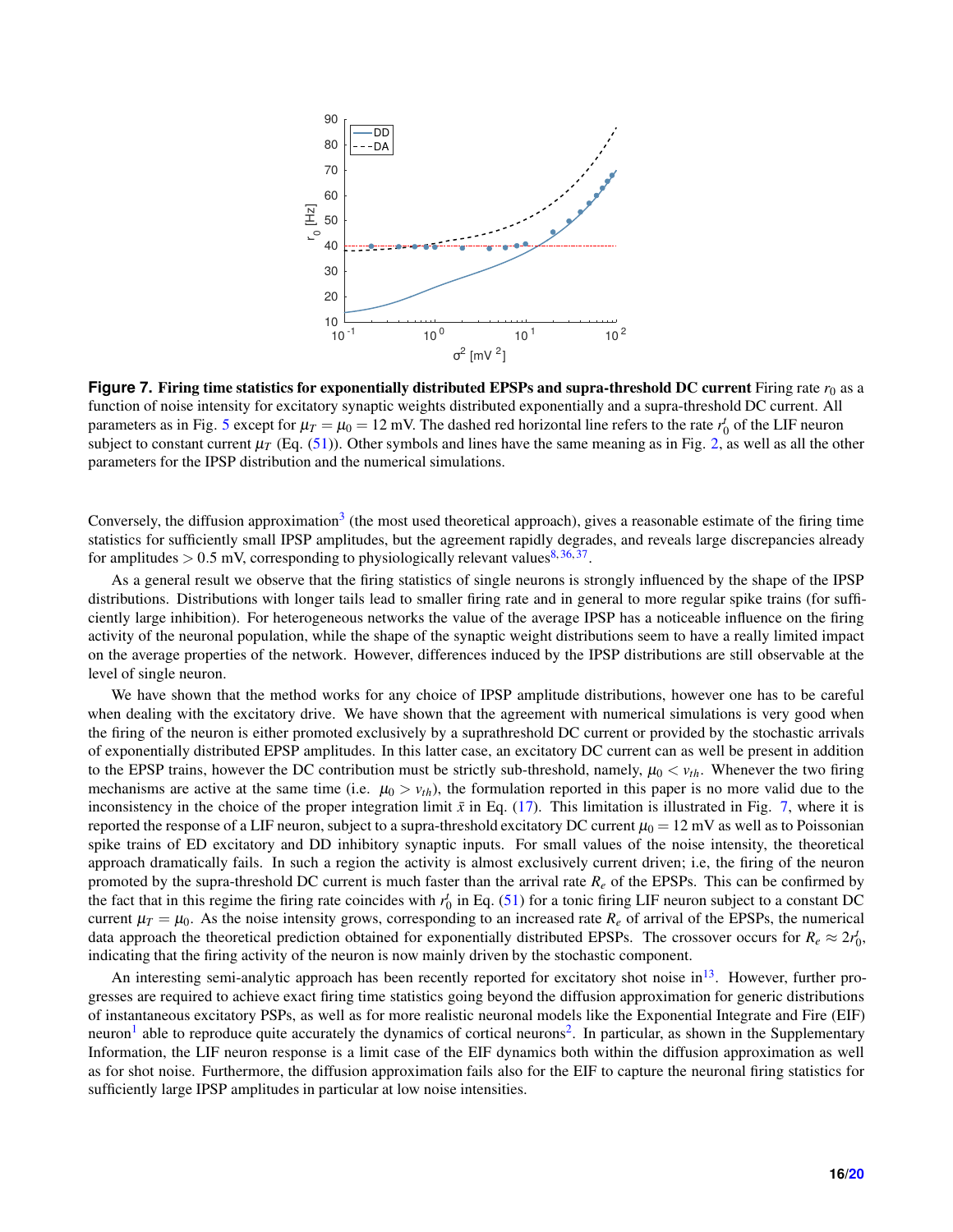## <span id="page-16-0"></span>**References**

- <span id="page-16-1"></span>1. Destexhe, A., Rudolph, M. & Par´e, D. The high-conductance state of neocortical neurons in vivo. *Nature reviews neuroscience* 4, 739–751 (2003).
- <span id="page-16-2"></span>2. Shadlen, M. N. & Newsome, W. T. The variable discharge of cortical neurons: implications for connectivity, computation, and information coding. *The Journal of neuroscience* 18, 3870–3896 (1998).
- <span id="page-16-3"></span>3. Ricciardi, L. M. *Diffusion processes and related topics in biology*, vol. 14 (Springer Science & Business Media, 2013).
- <span id="page-16-4"></span>4. Tuckwell, H. C. *Introduction to theoretical neurobiology: Volume 2, nonlinear and stochastic theories*, vol. 8 (Cambridge University Press, 2005).
- <span id="page-16-5"></span>5. Roxin, A., Brunel, N., Hansel, D., Mongillo, G. & van Vreeswijk, C. On the distribution of firing rates in networks of cortical neurons. *The Journal of neuroscience* 31, 16217–16226 (2011).
- <span id="page-16-6"></span>6. Song, S., Sjöström, P. J., Reigl, M., Nelson, S. & Chklovskii, D. B. Highly nonrandom features of synaptic connectivity in local cortical circuits. *PLoS Biol* 3, e68 (2005).
- <span id="page-16-21"></span>7. Lefort, S., Tomm, C., Sarria, J.-C. F. & Petersen, C. C. The excitatory neuronal network of the c2 barrel column in mouse primary somatosensory cortex. *Neuron* 61, 301–316 (2009).
- 8. Miles, R. Variation in strength of inhibitory synapses in the ca3 region of guinea-pig hippocampus in vitro. *The Journal of Physiology* 431, 659 (1990).
- 9. Mason, A., Nicoll, A. & Stratford, K. Synaptic transmission between individual pyramidal neurons of the rat visual cortex in vitro. *The Journal of Neuroscience* 11, 72–84 (1991).
- 10. Barbour, B., Brunel, N., Hakim, V. & Nadal, J.-P. What can we learn from synaptic weight distributions? *TRENDS in Neurosciences* 30, 622–629 (2007).
- <span id="page-16-7"></span>11. M. R. DeWeese and A. M. Zador, Non-Gaussian membrane potential dynamics imply sparse, synchronous activity in auditory cortex, *Journal of Neuroscience* 26, 12206-12218 (2006).
- <span id="page-16-8"></span>12. Buzs´aki, G. & Mizuseki, K. The log-dynamic brain: how skewed distributions affect network operations. *Nature Reviews Neuroscience* 15, 264–278 (2014).
- <span id="page-16-9"></span>13. Iyer, R., Menon, V., Buice, M., Koch, C. & Mihalas, S. The influence of synaptic weight distribution on neuronal population dynamics. *PLoS Comput Biol* 9, e1003248 (2013).
- <span id="page-16-10"></span>14. Teramae, J.-n., Tsubo, Y. & Fukai, T. Optimal spike-based communication in excitable networks with strong-sparse and weak-dense links. *Scientific Reports* 2 (2012).
- <span id="page-16-11"></span>15. Collins, J., Chow, C. C., Imhoff, T. T. *et al.* Stochastic resonance without tuning. *Nature* 376, 236–238 (1995).
- <span id="page-16-12"></span>16. Gammaitoni, L., Hänggi, P., Jung, P. & Marchesoni, F. Stochastic resonance. *Reviews of modern physics* 70, 223 (1998).
- <span id="page-16-13"></span>17. Richardson, M. J. & Swarbrick, R. Firing-rate response of a neuron receiving excitatory and inhibitory synaptic shot noise. *Physical review letters* 105, 178102 (2010).
- <span id="page-16-14"></span>18. Burkitt, A. N. A review of the integrate-and-fire neuron model: I. homogeneous synaptic input. *Biological cybernetics* 95, 1–19 (2006).
- <span id="page-16-15"></span>19. Burkitt, A. N. A review of the integrate-and-fire neuron model: Ii. inhomogeneous synaptic input and network properties. *Biological cybernetics* 95, 97–112 (2006).
- <span id="page-16-16"></span>20. Stein, R. B. A theoretical analysis of neuronal variability. *Biophysical Journal* 5, 173 (1965).
- <span id="page-16-17"></span>21. Rauch A., La Camera G., Luscher H-R., Senn W. and Fusi S., Neocortical Pyramidal Cells Respond as Integrate-and-Fire Neurons to In Vivo Like Input Currents, *J. Neurophys* 90 1598-1612 (2003).
- <span id="page-16-18"></span>22. Jolivet A., Rauch A, Lüscher H-R., Gerstner W. Predicting spike timing of neocortical pyramidal neurons by simple threshold models, *J Comput Neurosci* 21 35-49. (2006).
- <span id="page-16-19"></span>23. Gerstner, W. & Kistler, W. M. *Spiking neuron models: Single neurons, populations, plasticity* (Cambridge university press, 2002).
- <span id="page-16-20"></span>24. Richardson, M. J. Spike-train spectra and network response functions for non-linear integrate-and-fire neurons. *Biological Cybernetics* 99, 381–392 (2008).
- 25. Tuckwell, H. C. On the first-exit time problem for temporally homogeneous markov processes. *Journal of Applied Probability* 39–48 (1976).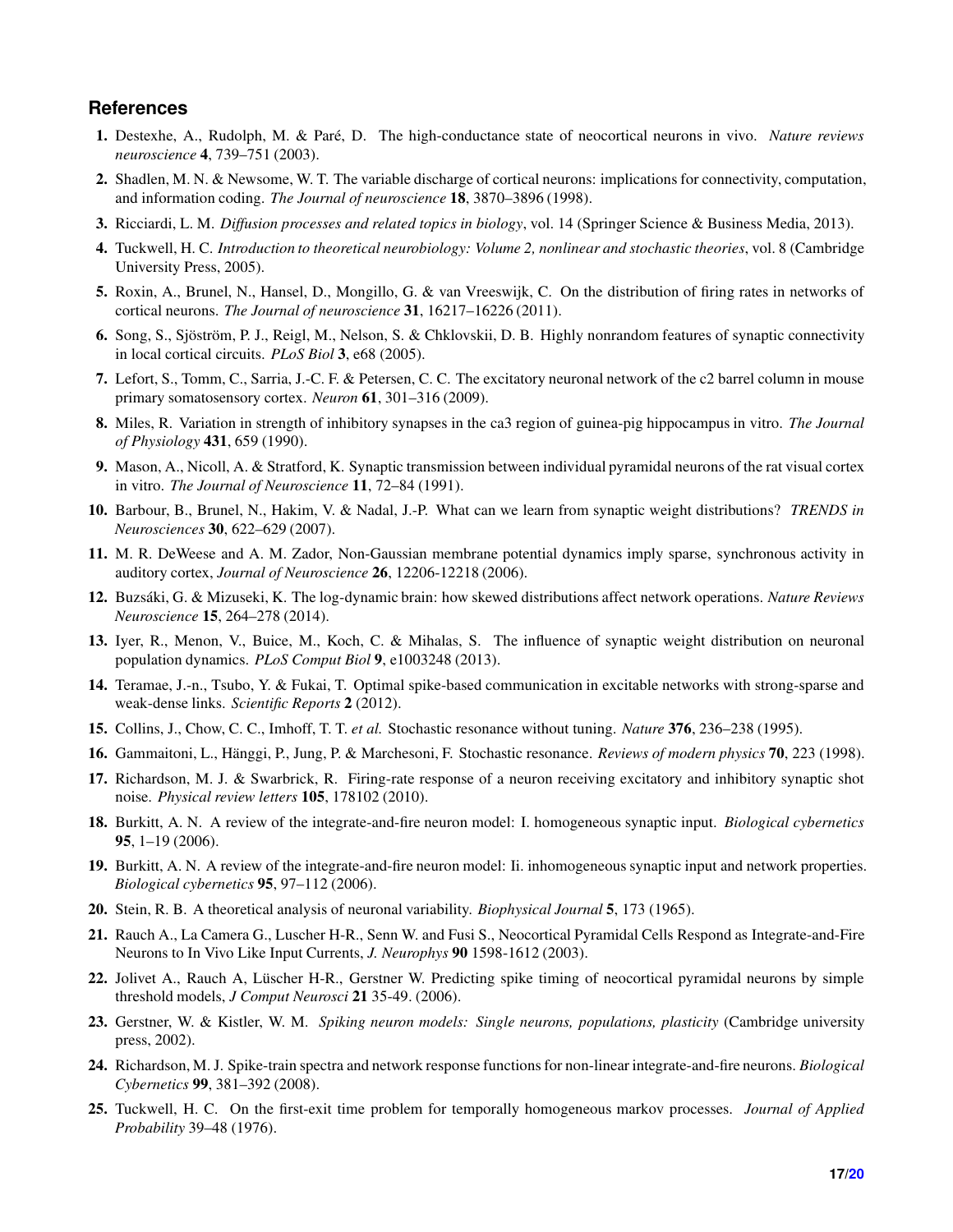- <span id="page-17-1"></span><span id="page-17-0"></span>26. Giraudo, M. T. & Sacerdote, L. Jump-diffusion processes as models for neuronal activity. *Biosystems* 40, 75–82 (1997).
- <span id="page-17-2"></span>27. Kou, S. G. & Wang, H. First passage times of a jump diffusion process. *Advances in applied probability* 504–531 (2003).
- <span id="page-17-4"></span>28. Lindner, B., Schimansky-Geier, L. & Longtin, A. Maximizing spike train coherence or incoherence in the leaky integrateand-fire model. *Physical Review E* 66, 031916 (2002).
- <span id="page-17-5"></span>29. Brunel, N. & Hakim, V. Fast global oscillations in networks of integrate-and-fire neurons with low firing rates. *Neural. Comput.* 11, 1621–1671 (1999).
- <span id="page-17-6"></span>30. Amit, D. J. & Brunel, N. Model of global spontaneous activity and local structured activity during delay periods in the cerebral cortex. *Cerebral cortex* 7, 237–252 (1997).
- <span id="page-17-7"></span>31. Dummer, B., Wieland, S. & Lindner, B. Self-consistent determination of the spike-train power spectrum in a neural network with sparse connectivity. *Frontiers in computational neuroscience* 8 (2014).
- <span id="page-17-8"></span>32. Lindner, B., Garcıa-Ojalvo, J., Neiman, A. & Schimansky-Geier, L. Effects of noise in excitable systems. *Physics Reports* 392, 321–424 (2004).
- <span id="page-17-9"></span>33. Pikovsky, A. S. & Kurths, J. Coherence resonance in a noise-driven excitable system. *Physical Review Letters* 78, 775 (1997).
- <span id="page-17-10"></span>34. Angulo-Garcia, D., Luccioli, S., Olmi, S. & Torcini, A. Death and rebirth of neural activity in sparse inhibitory networks. *preprint bioRxiv 082974* (2016).
- <span id="page-17-11"></span>35. Brunel, N. Dynamics of sparsely connected networks of excitatory and inhibitory spiking neurons. *J. Comput. Neurosci.* 8, 183–208 (2000).
- <span id="page-17-12"></span>36. Buhl, E. H., Halasy, K. & Somogyi, P. Diverse sources of hippocampal unitary inhibitory postsynaptic potentials and the number of synaptic release sites. *Nature* 368, 823–828 (1994).
- <span id="page-17-3"></span>37. Tepper, J. M., Koós, T. & Wilson, C. J. Gabaergic microcircuits in the neostriatum. *Trends in neurosciences* 27, 662–669 (2004).
- 38. Isope, P. & Barbour, B. Properties of unitary granule cell –¿ purkinje cell synapses in adult rat cerebellar slices. *The Journal of neuroscience* 22, 9668–9678 (2002).
- 39. Fourcaud-Trocmé N., Hansel D., van Vresswijk C., and Brunel N., How Spike Generation Mechanisms Determine the Neuronal Response to Fluctuating Inputs, *J. Neurosci.* 23 11628-11640 (2003).
- 40. Badel L., Lefort S., Brette R., Petersen C.C.H., Gerstner W.,and Richardson M.J.E., Dynamic I-V curves are reliable predictors of naturalistic pyramidal-neuron voltage traces, *J. Neurophysiol.* 99 656-666 (2008).

# **Acknowledgments**

We thank for useful discussions B. Lindner, G. Mato, A. Politi, G. Martelloni, MJE Richardson, M. Timme. This work has been partially supported by the European Commission under the program "Marie Curie Network for Initial Training", through the project N. 289146, "Neural Engineering Transformative Technologies (NETT)" and by the A∗MIDEX grant (No. ANR-11- IDEX-0001-02) funded by the French Government "Programme Investissements d'Avenir" (D.A.-G. and A.T.). AT gratefully acknowledges a "VELUX Visiting Professor Grant" from Villum Fonden that supported his stay at Aarhus University during the initial stages of this work in 2011. AI is supported by the Danish Council for Independent Research and the Villum Fonden. This work has been completed at Max Planck Institute for the Physics of Complex Systems in Dresden (Germany) as part of the activity of the Advanced Study Group 2016 entitled "From Microscopic to Collective Dynamics in Neural Circuits".

# **Author contributions statement**

S.O and D.A-G performed the numerical simulations. D.A-G and A.T prepared the manuscript. All the authors developed the theoretical methods and reviewed the manuscript.

# **Additional information**

Competing financial interests Authors declare to have no competing financial interests that might have influenced this manuscript.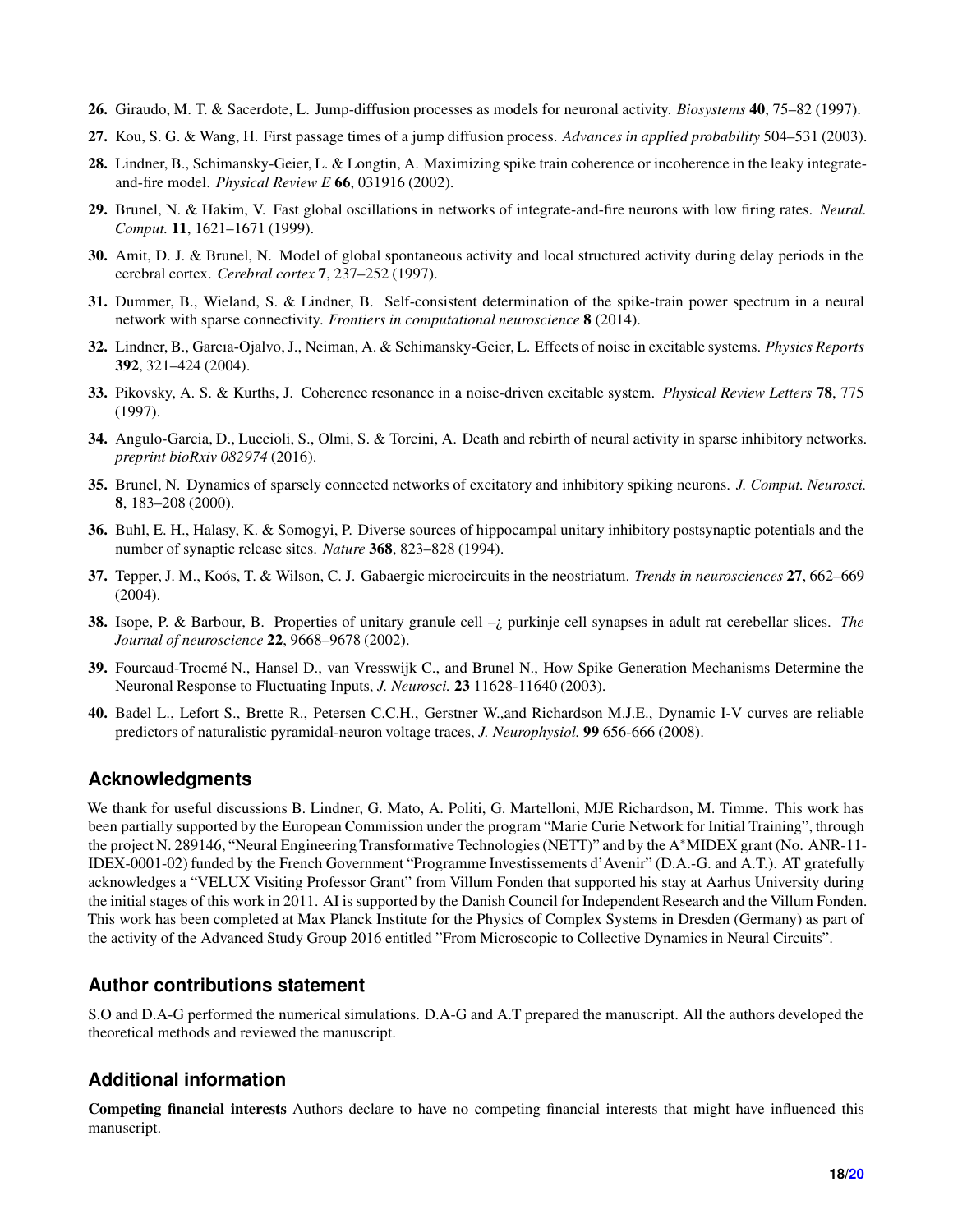## **Supplementary Information**

## **Exponential Integrate and Fire**

The Exponential Integrate-and-Fire (EIF) model is a simple non-linear integrate and fire neuronal model introduced by Fourcaud-Trocmé et al.<sup>[1](#page-18-0)</sup> able to reproduce quite accurately the dynamics of cortical neurons<sup>[2](#page-18-1)</sup>. The model can be written as follows

<span id="page-18-4"></span>
$$
\tau \frac{dv}{dt} = \mu_0 - v + \Delta_T \exp\left(\frac{v - v_{th}}{\Delta_T}\right) + I(t) \,. \tag{59}
$$

where  $\mu_0$  represents an external DC current and  $I(t)$  the synaptic drive. In this model, the spike generation occurs in a finite time controlled by the parameter  $\Delta_T$ . In particular, once the membrane potential has reached the threshold value  $v_{th}$  this will rapidly grow towards infinity in a finite time interval, the parameter ∆*<sup>T</sup>* establishes how fast the infinite limit is reached. In the limit  $\Delta_T \to 0$ , the spike generation is instantaneous and the LIF model is recovered. As in the usual LIF model, once the neuron has fired its membrane potential is resetted to the value  $v_{re} = 5$  mV, we also set  $\tau = 20$  ms and  $v_{th} = 10$  mV, as in the LIF model studied in the article.

As a first analysis, we will examine the response of the EIF neuron subject to small Gaussian noise of zero average and intensity  $\sigma$ , this can be obtained by solving the associated continuity equation for the probability  $P(v,t)$  of finding the membrane voltage between *v* and  $v + dv$  at time *t*, which reads as<sup>[1](#page-18-0)</sup>:

<span id="page-18-3"></span>
$$
\frac{\partial P}{\partial t} + \frac{\partial J}{\partial v} = r(t)[\delta(v - v_{re}) - \delta(v - v_{th})] - \delta(t)\delta(v - v_{re})
$$
\n(60)

$$
J = \left(\frac{\mu_0 - \nu + \Delta_T e^{\nu - \nu_{th}/\Delta_T}}{\tau}\right) P - \frac{\sigma^2}{2\tau} \frac{\partial P}{\partial \nu}
$$
(61)

where  $J = J(v, t)$  is the associated flux. . In this case, since the effective threshold is located at infinity, the steady firing rate can be evaluated as

$$
r_0=\lim_{\nu\to\infty}J(\nu)\ ;
$$

where  $J(v)$  is the stationary solution of the continuity equation for the flux.

In particular, we made use of the threshold-integration method<sup>[3](#page-18-2)</sup> to calculate the firing rate  $r_0$  of the EIF neuron subject to inhibitory inputs and compare it with the diffusion approximation (DA) for the LIF and the corresponding shot noise solution for  $\delta$ -distributed IPSP amplitudes with  $|a_i|=0.1$  mV. The results are shown in Fig. [8](#page-19-1) (a), where it is clearly shown that for  $\Delta_T \to 0$  the EIF results converge to the LIF solution, both for the DA and the the shot noise results found for small IPSP. Furthermore direct simulations of the EIF and the corresponding shot noise solution of the LIF for large IPSP amplitudes, namely  $|a_i| = 1$  mV, show that also in this case the LIF limit is recovered for  $\Delta_T \to 0$ . However it is clear that also in the case of the EIF, the diffusion limit is unable to capture the onset of the activity and the firing rate at small intensities.

## <span id="page-18-0"></span>**References**

- <span id="page-18-1"></span>1. Fourcaud-Trocm´e N., Hansel D., van Vresswijk C., and Brunel N., How Spike Generation Mechanisms Determine the Neuronal Response to Fluctuating Inputs, *J. Neurosci.* 23 11628-11640 (2003).
- <span id="page-18-2"></span>2. Badel L., Lefort S., Brette R., Petersen C.C.H., Gerstner W.,and Richardson M.J.E., Dynamic I-V curves are reliable predictors of naturalistic pyramidal-neuron voltage traces, *J. Neurophysiol.* 99 656-666 (2008).
- 3. Richardson M.J.E., Firing-rate response of linear and nonlinear integrate-and-fire neurons to modulated current-based and conductance-based synaptic drive, *Phys. Rev. E 76* 021919 (2007).